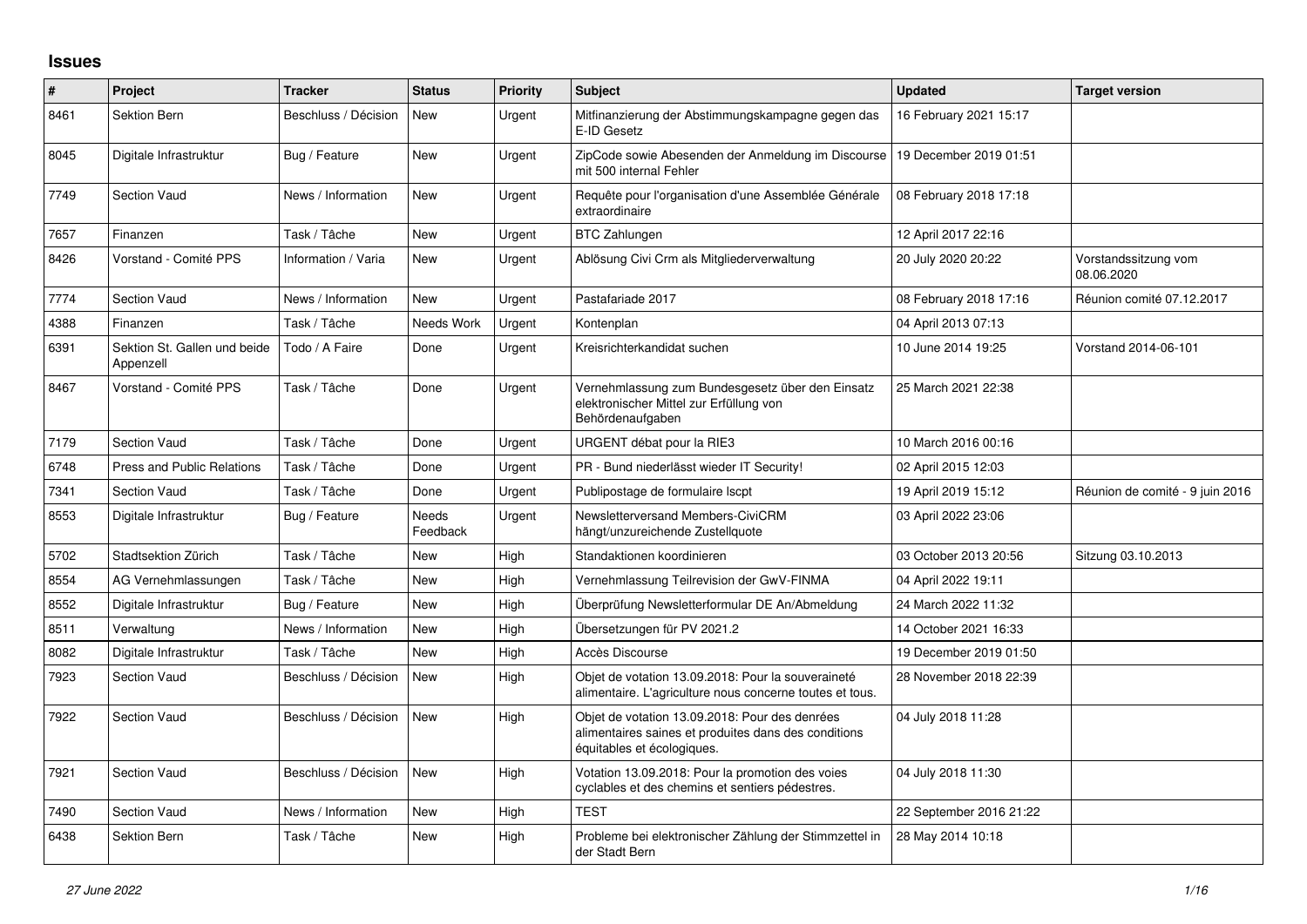| $\pmb{\#}$ | Project                                   | <b>Tracker</b>       | <b>Status</b>     | <b>Priority</b> | Subject                                                                                                                             | <b>Updated</b>          | <b>Target version</b>         |
|------------|-------------------------------------------|----------------------|-------------------|-----------------|-------------------------------------------------------------------------------------------------------------------------------------|-------------------------|-------------------------------|
| 6389       | Sektion Bern                              | Task / Tâche         | <b>New</b>        | High            | Datenschutz Problem BE Gemeinden                                                                                                    | 28 April 2014 22:11     |                               |
| 4730       | <b>Stadtsektion Bern</b>                  | Information / Varia  | <b>New</b>        | High            | Dukumente hochladen                                                                                                                 | 03 March 2013 21:50     |                               |
| 8452       | Vorstand - Comité PPS                     | Beschluss / Décision | New               | High            | Beschlüsse E-ID Abstimmungskampf                                                                                                    | 26 November 2020 08:39  | Vorstandssitzung 2020 11 10   |
| 8237       | <b>Section Vaud</b>                       | Task / Tâche         | New               | High            | La campagne électorale du PPVD sur les réseaux<br>sociaux privés et libres                                                          | 12 September 2019 15:03 | Réunion comité 2019-09-05     |
| 8220       | <b>Section Vaud</b>                       | Task / Tâche         | New               | High            | Recherche d'un petit cadeau de remerciement                                                                                         | 20 August 2019 14:57    | Réunion comité 2019-09-05     |
| 8218       | <b>Section Vaud</b>                       | Task / Tâche         | <b>New</b>        | High            | Lettre de remerciement à M. Burgerer pour son don                                                                                   | 20 August 2019 14:56    | Réunion comité 2019-09-05     |
| 8254       | <b>Section Vaud</b>                       | Task / Tâche         | New               | High            | Affichage sur les communes EF19                                                                                                     | 21 August 2019 14:51    | Réunion comité 2019-08-22     |
| 8219       | <b>Section Vaud</b>                       | Task / Tâche         | <b>New</b>        | High            | Rédaction de la lettre                                                                                                              | 20 August 2019 14:56    | Réunion comité 2019-08-22     |
| 8060       | Sektion Zürich                            | Task / Tâche         | <b>New</b>        | High            | Mitglieder und andere potenzielle Kandidaten<br>durchtelefonieren                                                                   | 03 April 2019 15:17     | Vorstandsitzung 2019-1        |
| 5389       | Bezirkssektion Winterthur                 | Task / Tâche         | Needs Work        | High            | Falsche Anreize in Sozialhilfe                                                                                                      | 17 June 2013 16:43      | Parley 18                     |
| 3708       | Bezirkssektion Winterthur                 | Task / Tâche         | Needs Work        | High            | OpenSource Nachtrag und Vorbereitung                                                                                                | 19 April 2013 00:00     | Parley 13                     |
| 8444       | Vorstand - Comité PPS                     | Task / Tâche         | Needs Work        | High            | Fehlende Mitgliederbeiträge für die Sektion PPBB                                                                                    | 29 October 2020 16:58   |                               |
| 7761       | Digitale Infrastruktur                    | Bug / Feature        | Needs Work        | High            | OTRS überlebt Neustarts des Containers nicht                                                                                        | 19 December 2019 01:49  |                               |
| 6784       | <b>Press and Public Relations</b>         | Task / Tâche         | Needs Work        | High            | CP - Déclaration D. Burkhalter DFAE «Promoting trust<br>and globally shared rules to ensure an open, free and<br>secure cyberspace» | 17 April 2015 18:12     |                               |
| 4386       | Finanzen                                  | Task / Tâche         | Needs Work        | High            | Spenderlisten erstellen                                                                                                             | 01 May 2017 14:45       |                               |
| 4193       | Sektion St. Gallen und beide<br>Appenzell | Todo / A Faire       | Needs Work        | High            | Dauerticket Flaschenpost                                                                                                            | 09 May 2014 18:35       |                               |
| 4138       | Gruppo Ticino                             | Task / Tâche         | Needs Work        | High            | Mailing List problema messaggio conferma<br>sottoscrizione                                                                          | 20 April 2013 00:00     |                               |
| 4122       | Gruppo Ticino                             | Task / Tâche         | Needs Work        | High            | Accesso, impostazioni ed iscrizione membri a mailing list<br>sezione ticino                                                         | 20 April 2013 00:00     |                               |
| 8204       | Section Vaud                              | Task / Tâche         | Needs Work        | High            | Le questionnaire de l'ALLIANCE-ENVIRONNEMENT                                                                                        | 20 August 2019 14:53    | Réunion comité 2019-07-25     |
| 8203       | <b>Section Vaud</b>                       | Task / Tâche         | Needs Work        | High            | Le questionnaire de la société vaudoise de médecine                                                                                 | 20 August 2019 14:52    | Réunion comité 2019-07-25     |
| 5247       | Bezirkssektion Winterthur                 | Task / Tâche         | Needs Work        | High            | Schriftliche Anfrage zum Budget                                                                                                     | 22 May 2013 16:47       | Parley 16 (6.6.2013)          |
| 5015       | Bezirkssektion Winterthur                 | Task / Tâche         | Needs Work        | High            | Visualisierung Budget und Rechnung                                                                                                  | 10 April 2013 16:10     | Parley 15 (2.5.2013)          |
| 7527       | <b>Section Vaud</b>                       | Task / Tâche         | Done              | High            | Prise de possition sur le référendum vaudois sur la<br>mendicité                                                                    | 03 August 2019 12:57    | Réunion de Comité - 3.11.2016 |
| 8422       | Digitale Infrastruktur                    | Task / Tâche         | Needs<br>Feedback | High            | Civi Crm Funktionen extern geben                                                                                                    | 01 February 2022 02:19  |                               |
| 7833       | Digitale Infrastruktur                    | Bug / Feature        | Needs<br>Feedback | High            | Agenda der Website zeigt Termine nicht an & teilweise<br>mit schlechter Darstellung                                                 | 29 March 2018 12:32     |                               |
| 6414       | Sektion St. Gallen und beide<br>Appenzell | Todo / A Faire       | Needs<br>Feedback | High            | Kantonsratswahlen                                                                                                                   | 30 July 2014 15:28      | Vorstand 2014-07-30           |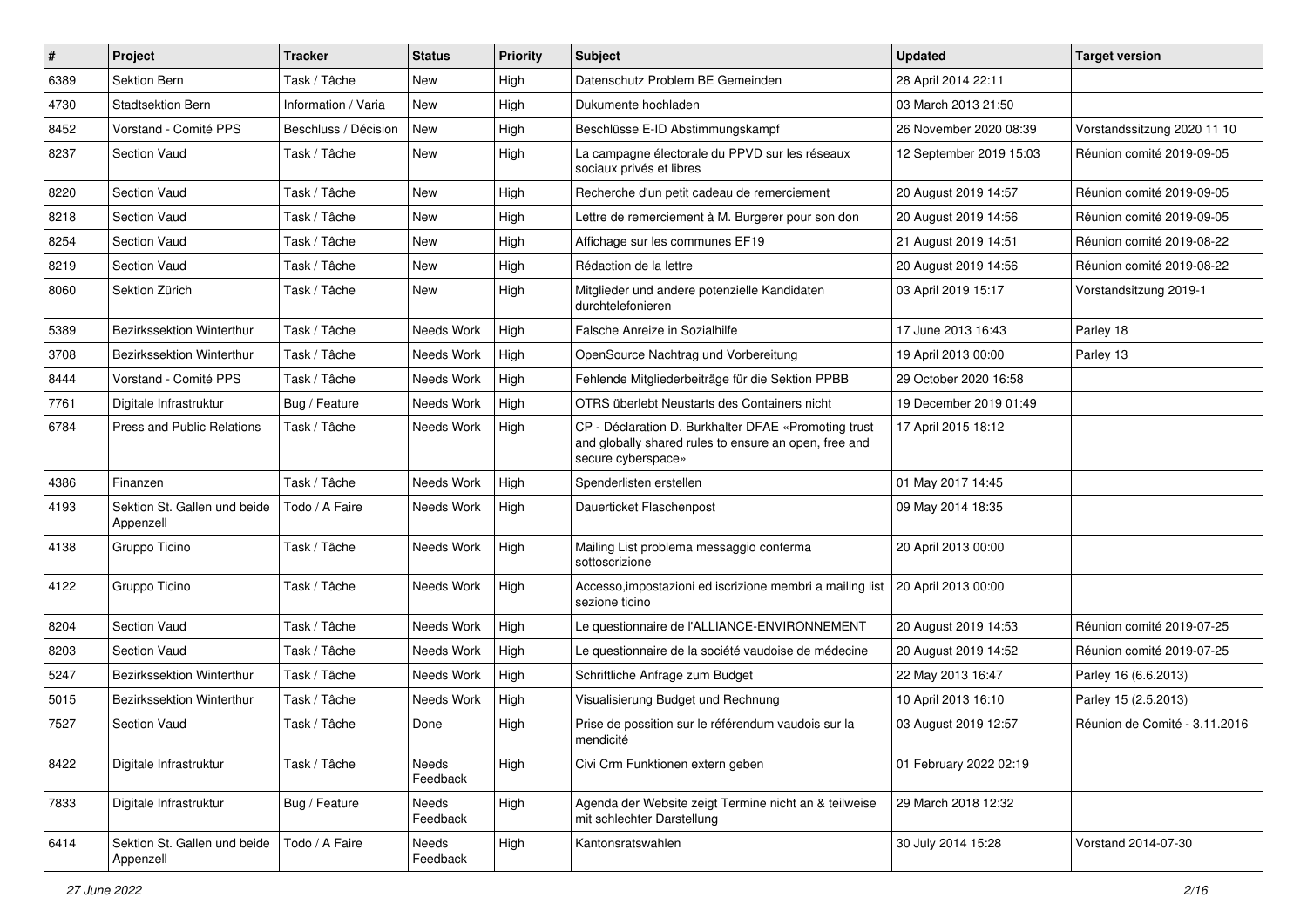| $\pmb{\#}$ | Project                                   | <b>Tracker</b>      | <b>Status</b> | <b>Priority</b> | <b>Subject</b>                                                                                                                                                                              | <b>Updated</b>         | <b>Target version</b>                                         |
|------------|-------------------------------------------|---------------------|---------------|-----------------|---------------------------------------------------------------------------------------------------------------------------------------------------------------------------------------------|------------------------|---------------------------------------------------------------|
| 8419       | Vorstand - Comité PPS                     | Information / Varia | New           | Normal          | Sekretariat der PPS                                                                                                                                                                         | 29 October 2020 22:45  | Vorstandssitzung 2020 03 16                                   |
| 6413       | Sektion St. Gallen und beide<br>Appenzell | Todo / A Faire      | <b>New</b>    | Normal          | Adhocracy testen und ggf. implementieren                                                                                                                                                    | 30 July 2014 15:30     | Vorstand next                                                 |
| 6412       | Sektion St. Gallen und beide<br>Appenzell | Todo / A Faire      | New           | Normal          | Mumblerechte                                                                                                                                                                                | 10 June 2014 18:53     | Vorstand next                                                 |
| 6410       | Sektion St. Gallen und beide<br>Appenzell | Todo / A Faire      | New           | Normal          | Mailinglisten                                                                                                                                                                               | 10 June 2014 19:28     | Vorstand 2014-06-101                                          |
| 5293       | Stadtsektion Zürich                       | Task / Tâche        | New           | Normal          | Lokation nächste fliegende Stammtische festlegen und<br>kommunizieren                                                                                                                       | 27 May 2013 18:59      | Stammtisch 27.05.2013                                         |
| 5866       | Stadtsektion Zürich                       | Information / Varia | New           | Normal          | Budget 2014                                                                                                                                                                                 | 03 October 2013 21:07  | Sitzung 03.10.2013                                            |
| 5865       | Stadtsektion Zürich                       | Information / Varia | <b>New</b>    | Normal          | PV Gemeinderatswahlen anfangs November                                                                                                                                                      | 03 October 2013 20:13  | Sitzung 03.10.2013                                            |
| 7600       | <b>Section Vaud</b>                       | News / Information  | New           | Normal          | 10 T-shirts noirs                                                                                                                                                                           | 15 December 2016 15:00 | Réunion du comité - 15<br>décembre 2016                       |
| 7597       | <b>Section Vaud</b>                       | News / Information  | <b>New</b>    | Normal          | Commande de carte visite                                                                                                                                                                    | 10 December 2016 16:08 | Réunion du comité - 15<br>décembre 2016                       |
| 7595       | <b>Section Vaud</b>                       | News / Information  | <b>New</b>    | Normal          | E-voting/Clusis - création d'une documentation<br>pédagogique                                                                                                                               | 10 December 2016 14:00 | Réunion du comité - 15<br>décembre 2016                       |
| 5869       | Stadtsektion Zürich                       | Motion              | <b>New</b>    | Normal          | Prov. Budget 2014                                                                                                                                                                           | 03 October 2013 21:41  | PV2013 2                                                      |
| 5868       | Stadtsektion Zürich                       | Motion              | <b>New</b>    | Normal          | Mitgliederbeitrag 2014 festlegen                                                                                                                                                            | 31 October 2013 21:33  | PV2013_2                                                      |
| 5867       | Stadtsektion Zürich                       | Motion              | New           | Normal          | Gemeinderatswahl Listen gestalten                                                                                                                                                           | 03 October 2013 21:18  | PV2013 2                                                      |
| 5883       | Section Genève                            | Information / Varia | New           | Normal          | Poste à pourvoir au comité : Comptable                                                                                                                                                      | 10 October 2013 17:43  | Prochaine AG                                                  |
| 6729       | Section Genève                            | Information / Varia | New           | Normal          | Préparation référendum LRens/LSCPT                                                                                                                                                          | 25 March 2015 15:52    | Prochain Comité                                               |
| 6675       | Section Genève                            | Information / Varia | New           | Normal          | éVote : Demande de borne au sein des locaux de vote                                                                                                                                         | 09 April 2015 20:10    | Prochain Comité                                               |
| 7739       | Sektion Wallis / section<br>valaisan      | Task / Tâche        | <b>New</b>    | Normal          | GV2017                                                                                                                                                                                      | 20 August 2017 09:00   | GV2017                                                        |
| 6487       | Sektion Wallis / section<br>valaisan      | Task / Tâche        | <b>New</b>    | Normal          | Sektionsdateien Lagerung                                                                                                                                                                    | 20 August 2017 08:55   | GV2017                                                        |
| 6120       | Sektion Wallis / section<br>valaisan      | Task / Tâche        | New           | Normal          | <b>Website Optimierung</b>                                                                                                                                                                  | 20 August 2017 08:32   | GV2017                                                        |
| 6517       | Sektion Wallis / section<br>valaisan      | Motion              | <b>New</b>    | Normal          | Cours de sensibilisation et de protections des données<br>informatiques aux élus du Grand Conseil                                                                                           | 20 August 2017 08:48   | Existierende/Funktionierende<br>Datenschutz- und GIDA Behörde |
| 6783       | Bezirkssektion Winterthur                 | Motion              | New           | Normal          | Bearbeitung von info@ Mails                                                                                                                                                                 | 17 April 2015 07:52    | 20150423 Stammtisch                                           |
| 8558       | Vorstand - Comité PPS                     | Information / Varia | New           | Normal          | Unterschriftenbogen für Initiative Service Citoyen                                                                                                                                          | 12 May 2022 12:22      |                                                               |
| 8556       | AG Vernehmlassungen                       | Task / Tâche        | <b>New</b>    | Normal          | Vernehmlassung 2021/80 Bundesgesetz über die<br>Bearbeitung von Flugpassagierdaten zur Bekämpfung<br>von terroristischen und anderen schweren Straftaten<br>(Flugpassagierdatengesetz, FPG) | 04 April 2022 17:30    |                                                               |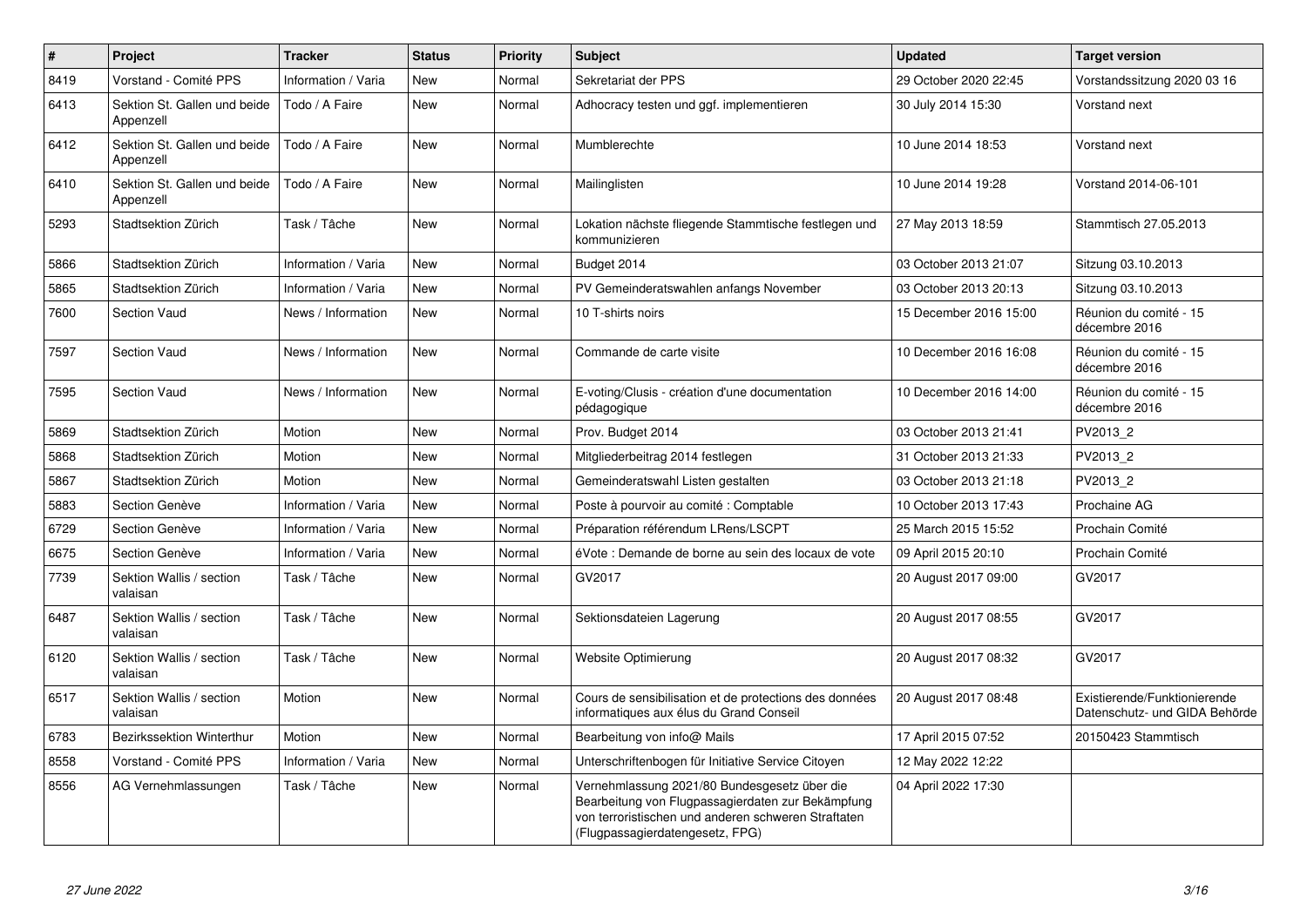| $\#$ | Project                    | <b>Tracker</b>      | <b>Status</b> | <b>Priority</b> | <b>Subject</b>                                                                                                                                                                              | <b>Updated</b>          | <b>Target version</b> |
|------|----------------------------|---------------------|---------------|-----------------|---------------------------------------------------------------------------------------------------------------------------------------------------------------------------------------------|-------------------------|-----------------------|
| 8555 | AG Vernehmlassungen        | Task / Tâche        | <b>New</b>    | Normal          | Vernehmlassung 2022/19 Bundesgesetz über die<br>elektronische Identität und die Vertrauensinfrastruktur<br>(E-ID-Gesetz, BGEID)                                                             | 04 April 2022 17:29     |                       |
| 8547 | Vorstand - Comité PPS      | Task / Tâche        | <b>New</b>    | Normal          | Budget für die NR Wahlen                                                                                                                                                                    | 15 March 2022 21:14     |                       |
| 8542 | AG Vernehmlassungen        | Task / Tâche        | <b>New</b>    | Normal          | Vernehmlassung 2022/6 Bundesbeschluss zur<br>nationalen Umsetzung des OECD/G-20 Projekts zur<br>Besteuerung der digitalen Wirtschaft (SR 101)                                               | 13 April 2022 06:34     |                       |
| 8536 | Digitale Infrastruktur     | Bug / Feature       | <b>New</b>    | Normal          | CiviCRM: Payment method hinzufügen geht nicht                                                                                                                                               | 25 January 2022 20:32   |                       |
| 8535 | Verwaltung                 | News / Information  | New           | Normal          | Übersetzungen für PV 2022.1                                                                                                                                                                 | 30 November 2021 21:36  |                       |
| 8519 | AG Vernehmlassungen        | Task / Tâche        | New           | Normal          | Vernehmlassung 2021/80 Bundesgesetz über die<br>Bearbeitung von Flugpassagierdaten zur Bekämpfung<br>von terroristischen und anderen schweren Straftaten<br>(Flugpassagierdatengesetz, FPG) | 10 February 2022 06:24  |                       |
| 8476 | Vorstand - Comité PPS      | Einzelbeschluss     | <b>New</b>    | Normal          | Abschluss 2020                                                                                                                                                                              | 19 April 2021 13:50     |                       |
| 8471 | Press and Public Relations | Information / Varia | <b>New</b>    | Normal          | Wiki Updates                                                                                                                                                                                | 28 March 2021 00:34     |                       |
| 8421 | Sektion beider Basel       | Task / Tâche        | <b>New</b>    | Normal          | Aktuelle Vernehmlassungen                                                                                                                                                                   | 02 October 2020 00:09   |                       |
| 8364 | Digitale Infrastruktur     | Motion              | <b>New</b>    | Normal          | Aufräumen Redmine + OTRS Zugriffe/ Zuständigkeiten                                                                                                                                          | 10 February 2022 15:58  |                       |
| 8358 | Finanzen                   | Bug / Feature       | New           | Normal          | Berechnung Rechnungsbeträge überprüfen (PPAG)                                                                                                                                               | 15 November 2019 21:25  |                       |
| 8354 | Vorstand - Comité PPS      | Task / Tâche        | <b>New</b>    | Normal          | Also for Italian/Tessin                                                                                                                                                                     | 29 October 2019 10:57   |                       |
| 8347 | Digitale Infrastruktur     | Motion              | <b>New</b>    | Normal          | Roadmap AG DI                                                                                                                                                                               | 09 May 2020 20:12       |                       |
| 8337 | Vorstand - Comité PPS      | Task / Tâche        | New           | Normal          | Änderung Begrüssung Neu Mitglieder                                                                                                                                                          | 24 October 2019 07:05   |                       |
| 8334 | Vorstand - Comité PPS      | Task / Tâche        | New           | Normal          | Übersetzung Positionspapiere                                                                                                                                                                | 30 September 2019 20:29 |                       |
| 8260 | Digitale Infrastruktur     | Bug / Feature       | <b>New</b>    | Normal          | Update PPS Website auf neues Theme                                                                                                                                                          | 01 October 2019 19:17   |                       |
| 8255 | Vorstand - Comité PPS      | Task / Tâche        | New           | Normal          | Überarbeitung des Piraten Quiz                                                                                                                                                              | 21 August 2019 20:50    |                       |
| 8248 | Finanzen                   | Task / Tâche        | New           | Normal          | Budget 2020                                                                                                                                                                                 | 19 August 2019 18:25    |                       |
| 8238 | Digitale Infrastruktur     | Task / Tâche        | New           | Normal          | Verify and document backup solution                                                                                                                                                         | 15 December 2019 12:11  |                       |
| 8095 | Section Vaud               | Information / Varia | <b>New</b>    | Normal          | Demande d'aide pour une récolte de fonds nationale                                                                                                                                          | 28 May 2019 06:12       |                       |
| 8086 | Sektion Zürich             | Information / Varia | <b>New</b>    | Normal          | Werbemittel Nationalratswahlen                                                                                                                                                              | 16 May 2019 15:12       |                       |
| 8079 | Sektion Zürich             | Task / Tâche        | <b>New</b>    | Normal          | Fotograf buchen                                                                                                                                                                             | 04 May 2019 19:52       |                       |
| 8078 | Sektion Zürich             | Task / Tâche        | New           | Normal          | Überblick über Dorf-, Quartier-, Regionalzeitungen                                                                                                                                          | 04 May 2019 19:52       |                       |
| 8077 | Sektion Zürich             | Task / Tâche        | <b>New</b>    | Normal          | Mitglieder-Postversand                                                                                                                                                                      | 03 May 2019 09:01       |                       |
| 8001 | Finanzen                   | Task / Tâche        | <b>New</b>    | Normal          | Fehlende Finanzdaten / Jahre auf der Homepage mit<br>entsprechenden Forumalren ergänzen                                                                                                     | 01 December 2018 17:35  |                       |
| 8000 | Finanzen                   | Task / Tâche        | New           | Normal          | Mitgliederbeiträge der Sektionen                                                                                                                                                            | 01 December 2018 16:34  |                       |
| 7999 | Verwaltung                 | Task / Tâche        | <b>New</b>    | Normal          | Neuer Willkommens-Text nach Aufnahme als Mitglied                                                                                                                                           | 01 October 2020 23:09   |                       |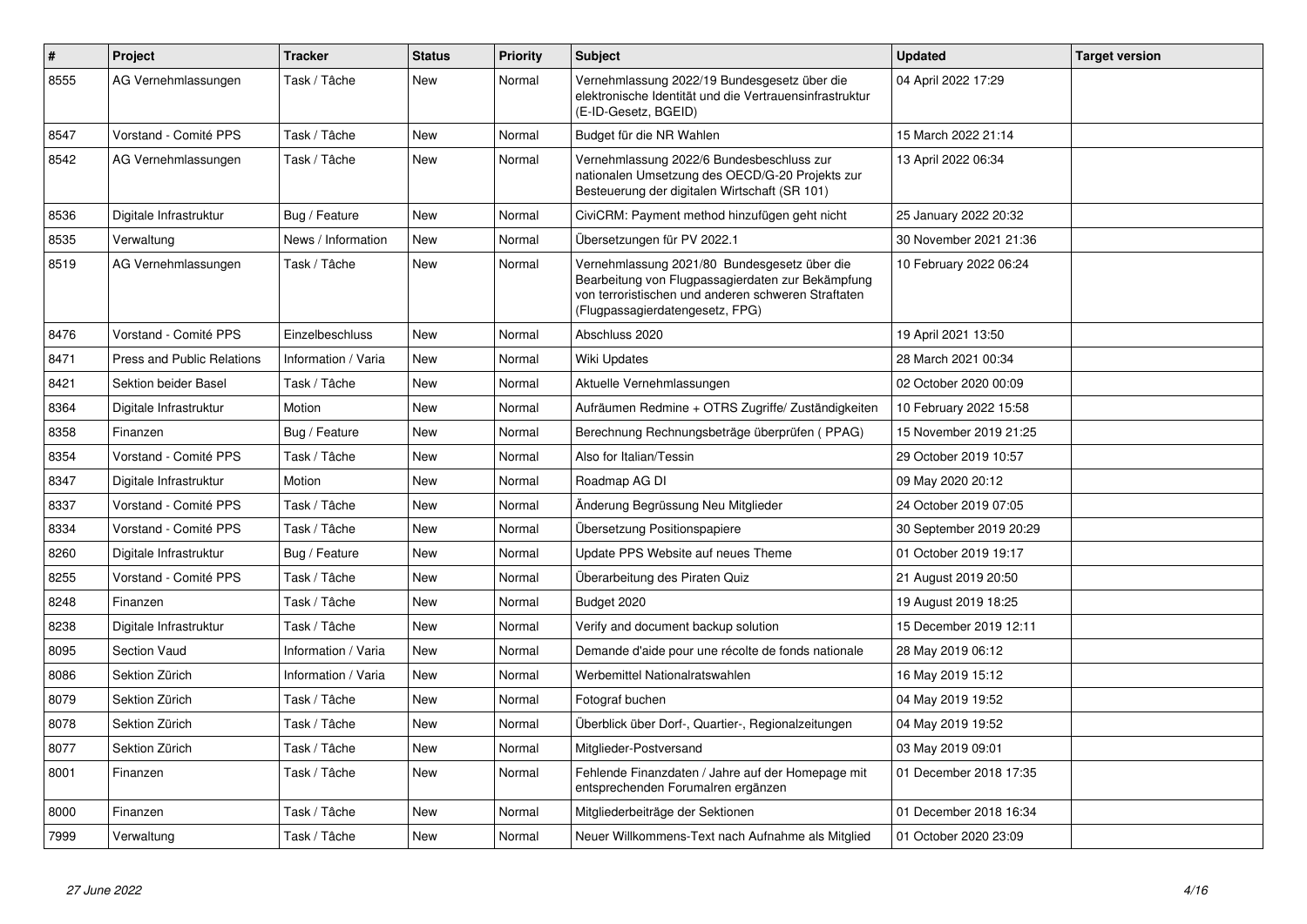| $\pmb{\#}$ | Project                                   | <b>Tracker</b>       | <b>Status</b> | <b>Priority</b> | <b>Subject</b>                                                                                                                             | <b>Updated</b>         | <b>Target version</b> |
|------------|-------------------------------------------|----------------------|---------------|-----------------|--------------------------------------------------------------------------------------------------------------------------------------------|------------------------|-----------------------|
| 7998       | Press and Public Relations                | Task / Tâche         | <b>New</b>    | Normal          | Presseverteiler im PressCRM aktualisieren sowie<br>ergänzen                                                                                | 01 December 2018 13:05 |                       |
| 7997       | Verwaltung                                | Task / Tâche         | <b>New</b>    | Normal          | Online Anmeldung Mitglied                                                                                                                  | 01 October 2020 23:12  |                       |
| 7986       | Grafik und Design                         | Task / Tâche         | New           | Normal          | Dateny von Grafik/Design auf einer Instanz der PPS<br>hosten                                                                               | 22 January 2019 12:54  |                       |
| 7981       | Section Vaud                              | News / Information   | <b>New</b>    | Normal          | Itopie                                                                                                                                     | 01 November 2018 20:45 |                       |
| 7975       | <b>Pirate Party Policy</b>                | Task / Tâche         | New           | Normal          | Änderung des Betäubungsmittelgesetzes und<br>Verordnung über Pilotversuche nach dem<br>Betäubungsmittelgesetz (Pilotversuche mit Cannabis) | 04 March 2019 14:49    |                       |
| 7908       | <b>Section Vaud</b>                       | Beschluss / Décision | <b>New</b>    | Normal          | Qui est Parti Pirate Romandie et comment le construire                                                                                     | 14 June 2018 15:07     |                       |
| 7907       | <b>Section Vaud</b>                       | News / Information   | <b>New</b>    | Normal          | Organisation et planification de la 3ème AGE 2018                                                                                          | 14 June 2018 14:56     |                       |
| 7852       | Verwaltung                                | Creation             | <b>New</b>    | Normal          | Anleitung Members CiviCRM für Vorstände und PPVs<br>anpassen, ergänzen und übersetzen.                                                     | 12 December 2018 19:41 |                       |
| 7801       | <b>Section Vaud</b>                       | Task / Tâche         | <b>New</b>    | Normal          | Election de vérificateurs de comptes                                                                                                       | 08 February 2018 18:58 |                       |
| 7554       | <b>Section Vaud</b>                       | News / Information   | <b>New</b>    | Normal          | Introduction à OTRS                                                                                                                        | 22 November 2016 09:47 |                       |
| 7529       | <b>Section Vaud</b>                       | Information / Varia  | <b>New</b>    | Normal          | Pourquoi DMSF réduit toutes les images.                                                                                                    | 05 November 2016 00:11 |                       |
| 7465       | Section Vaud                              | Task / Tâche         | New           | Normal          | Newsletter septembre                                                                                                                       | 25 August 2016 08:00   |                       |
| 7365       | Section Genève                            | Motion               | <b>New</b>    | Normal          | Prise de position pour les votations cantonales du 25<br>septembre 2016                                                                    | 27 June 2016 10:01     |                       |
| 7364       | Section Genève                            | Motion               | <b>New</b>    | Normal          | Prise de position pour les votations fédérales du 25<br>septembre 2016                                                                     | 27 June 2016 10:00     |                       |
| 7321       | Sektion Zürich                            | Task / Tâche         | <b>New</b>    | Normal          | Auswertung Mitgliederversand                                                                                                               | 11 October 2016 17:11  |                       |
| 7199       | <b>Section Vaud</b>                       | Task / Tâche         | <b>New</b>    | Normal          | Mise en place de la pétition evoting                                                                                                       | 11 March 2016 16:46    |                       |
| 7001       | Sektion beider Basel                      | Task / Tâche         | <b>New</b>    | Normal          | Online Infos/Struktur aktualisieren und überarbeiten                                                                                       | 28 November 2015 10:44 |                       |
| 6456       | Sektion St. Gallen und beide<br>Appenzell | Todo / A Faire       | <b>New</b>    | Normal          | Bitcoin für Sektionsspenden                                                                                                                | 10 June 2014 19:55     |                       |
| 6408       | Sektion St. Gallen und beide<br>Appenzell | Todo / A Faire       | <b>New</b>    | Normal          | Flaschenpost ausserordentliche PV                                                                                                          | 30 July 2014 15:34     |                       |
| 6380       | <b>Pirate Party Policy</b>                | Information / Varia  | <b>New</b>    | Normal          | PAD - Consulation LSI - Vernaemlassung ISG                                                                                                 | 22 April 2014 12:13    |                       |
| 6379       | <b>Pirate Party Policy</b>                | Information / Varia  | <b>New</b>    | Normal          | Refenz material - Documentation de reference - Reading<br>Material                                                                         | 22 April 2014 12:11    |                       |
| 6378       | <b>Pirate Party Policy</b>                | Task / Tâche         | <b>New</b>    | Normal          | Vernehmlassung: Informationssicherheitsgesetz                                                                                              | 22 April 2014 12:11    |                       |
| 6351       | Sektion St. Gallen und beide<br>Appenzell | Todo / A Faire       | <b>New</b>    | Normal          | Widerspruch Cablecom                                                                                                                       | 05 April 2014 18:37    |                       |
| 6255       | <b>Pirate Party Policy</b>                | Task / Tâche         | <b>New</b>    | Normal          | Positionspapier Rechtsstaat updaten                                                                                                        | 21 November 2015 16:11 |                       |
| 6254       | <b>Pirate Party Policy</b>                | Task / Tâche         | <b>New</b>    | Normal          | Positionspapier Suchtpolitik updaten                                                                                                       | 21 November 2015 16:12 |                       |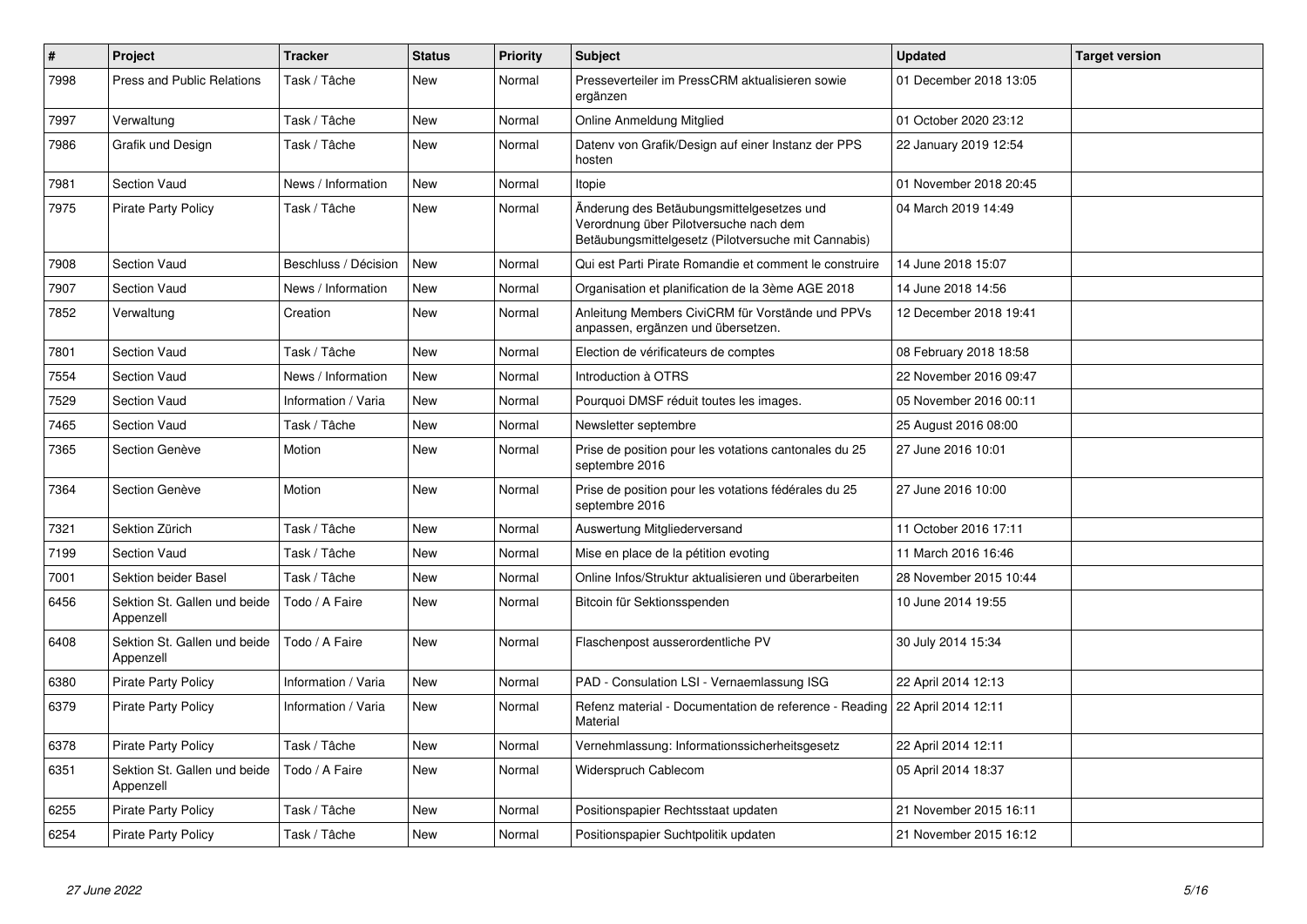| $\sharp$ | Project                    | <b>Tracker</b>      | <b>Status</b> | <b>Priority</b> | Subject                                                                                                                                                    | <b>Updated</b>         | <b>Target version</b> |
|----------|----------------------------|---------------------|---------------|-----------------|------------------------------------------------------------------------------------------------------------------------------------------------------------|------------------------|-----------------------|
| 6248     | <b>Pirate Party Policy</b> | Task / Tâche        | New           | Normal          | Communication - press release - communication interne<br>-> via pages de sections, twitter & facebook                                                      | 05 March 2014 15:16    |                       |
| 6247     | <b>Pirate Party Policy</b> | Task / Tâche        | New           | Normal          | Rédaction du rapport et de la lettre d'accompagnement                                                                                                      | 05 March 2014 15:15    |                       |
| 6246     | <b>Pirate Party Policy</b> | Task / Tâche        | New           | Normal          | Development of the PPS report on the consultation                                                                                                          | 05 March 2014 15:13    |                       |
| 6245     | <b>Pirate Party Policy</b> | Information / Varia | New           | Normal          | Reading material review                                                                                                                                    | 05 March 2014 15:05    |                       |
| 6243     | <b>Pirate Party Policy</b> | Task / Tâche        | New           | Normal          | Communication - press release - communication interne<br>-> via pages de sections, twitter & facebook                                                      | 05 March 2014 14:55    |                       |
| 6242     | <b>Pirate Party Policy</b> | Task / Tâche        | New           | Normal          | Rédaction du rapport et de la lettre d'accompagnement                                                                                                      | 05 March 2014 14:57    |                       |
| 6241     | <b>Pirate Party Policy</b> | Task / Tâche        | New           | Normal          | Development of the PPS report on the consultation                                                                                                          | 05 March 2014 14:44    |                       |
| 6240     | <b>Pirate Party Policy</b> | Information / Varia | New           | Normal          | Reading material review                                                                                                                                    | 05 March 2014 14:41    |                       |
| 6239     | <b>Pirate Party Policy</b> | Information / Varia | New           | Normal          | Consultation - Modification du code civil (CC; Droit de<br>I'adoption) / Vernehmlassung - Änderung des<br>Zivilgesetzbuches (ZGB; Adoption)                | 05 March 2014 14:44    |                       |
| 6224     | <b>Pirate Party Policy</b> | Task / Tâche        | New           | Normal          | Publication - Diffusion aux sections                                                                                                                       | 04 March 2014 15:19    |                       |
| 6223     | <b>Pirate Party Policy</b> | Task / Tâche        | New           | Normal          | traduction                                                                                                                                                 | 04 March 2014 15:19    |                       |
| 6219     | <b>Pirate Party Policy</b> | Task / Tâche        | New           | Normal          | Position guideline development planning                                                                                                                    | 04 March 2014 14:49    |                       |
| 6218     | <b>Pirate Party Policy</b> | Task / Tâche        | New           | Normal          | Position guideline development                                                                                                                             | 04 March 2014 14:49    |                       |
| 6217     | <b>Pirate Party Policy</b> | Task / Tâche        | New           | Normal          | XML Formatting for bootstrap integration                                                                                                                   | 04 March 2014 14:38    |                       |
| 6216     | <b>Pirate Party Policy</b> | Task / Tâche        | New           | Normal          | Translation of all missing elements of the PPS program<br>draft                                                                                            | 04 March 2014 14:39    |                       |
| 6215     | <b>Pirate Party Policy</b> | Task / Tâche        | <b>New</b>    | Normal          | Development of the "Economy" section                                                                                                                       | 04 March 2014 14:36    |                       |
| 6214     | <b>Pirate Party Policy</b> | Task / Tâche        | New           | Normal          | Development of the "Patrimoine Commun" section of<br>PPS Program                                                                                           | 04 March 2014 14:33    |                       |
| 6213     | <b>Pirate Party Policy</b> | Task / Tâche        | New           | Normal          | Development of the "Environment" section                                                                                                                   | 04 March 2014 14:28    |                       |
| 6212     | <b>Pirate Party Policy</b> | Task / Tâche        | New           | Normal          | Development of the "Security" section                                                                                                                      | 04 March 2014 14:33    |                       |
| 6211     | <b>Pirate Party Policy</b> | Task / Tâche        | New           | Normal          | Development of the "Etat de droit" section                                                                                                                 | 04 March 2014 14:34    |                       |
| 6210     | <b>Pirate Party Policy</b> | Task / Tâche        | New           | Normal          | Development of the Area verbiage                                                                                                                           | 04 March 2014 14:34    |                       |
| 6209     | <b>Pirate Party Policy</b> | Task / Tâche        | New           | Normal          | PPS Program development                                                                                                                                    | 04 March 2014 14:17    |                       |
| 6207     | Pirate Party Policy        | Information / Varia | New           | Normal          | Reading material review                                                                                                                                    | 04 March 2014 13:53    |                       |
| 6205     | <b>Pirate Party Policy</b> | Task / Tâche        | New           | Normal          | Development of the PPS report on the consultation                                                                                                          | 04 March 2014 13:32    |                       |
| 6202     | Pirate Party Policy        | Information / Varia | New           | Normal          | Reading material review                                                                                                                                    | 04 March 2014 13:21    |                       |
| 6201     | <b>Pirate Party Policy</b> | Task / Tâche        | New           | Normal          | Consultation - Modification du Code des obligations<br>(Droit des raisons de commerce) / Vernehmlassung -<br>Änderung des Obligationenrechts (Firmenrecht) | 04 March 2014 13:21    |                       |
| 6015     | Stadtsektion Zürich        | Task / Tâche        | New           | Normal          | Stellungsnahme zu Teilrevision BZO                                                                                                                         | 04 December 2013 11:14 |                       |
| 5999     | Bezirkssektion Winterthur  | Task / Tâche        | New           | Normal          | Datenschutz von Steuer- und Einwohnerdaten                                                                                                                 | 21 November 2013 20:52 |                       |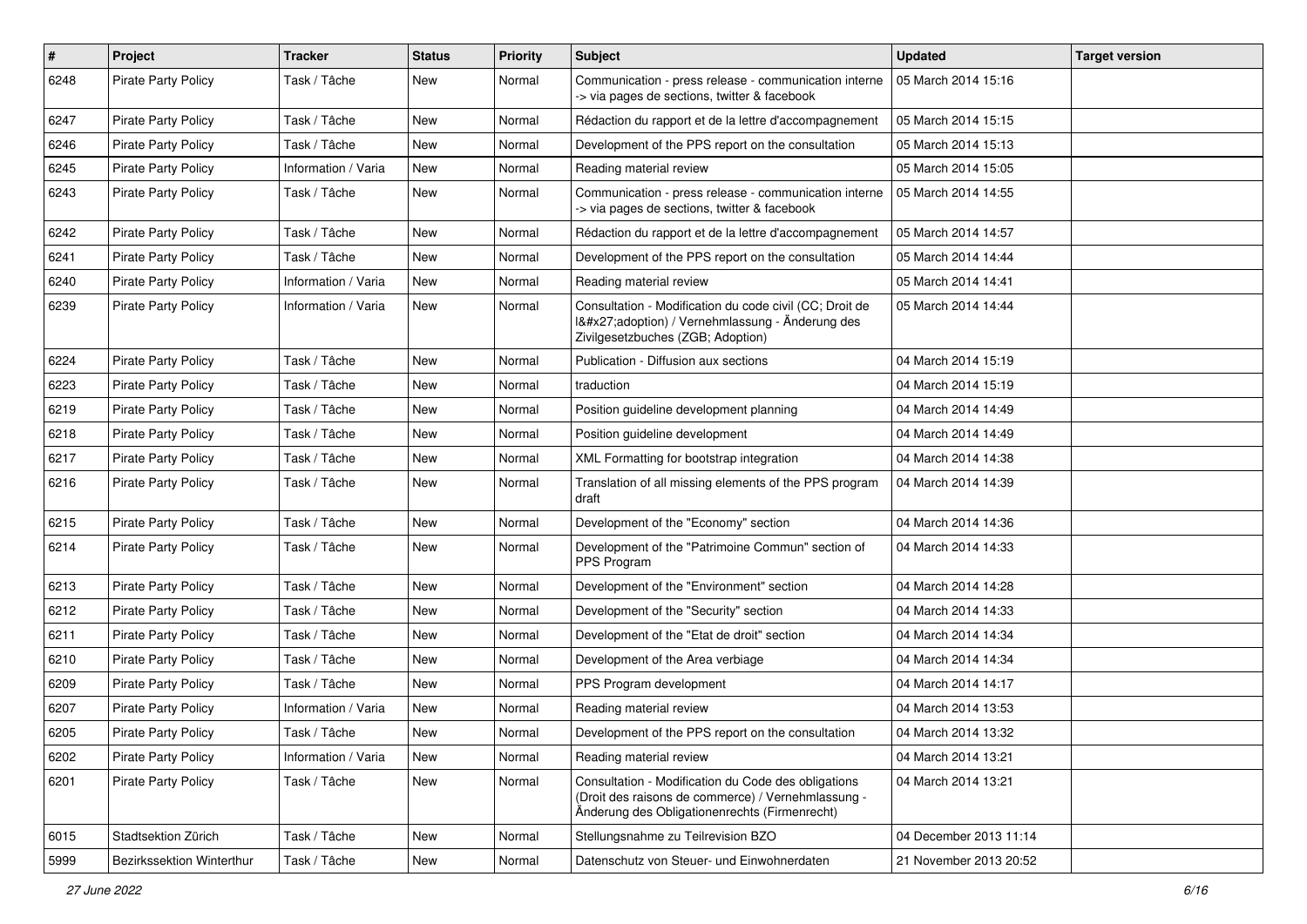| $\pmb{\#}$ | Project                    | <b>Tracker</b>       | <b>Status</b> | <b>Priority</b> | <b>Subject</b>                                                                    | <b>Updated</b>          | <b>Target version</b>       |
|------------|----------------------------|----------------------|---------------|-----------------|-----------------------------------------------------------------------------------|-------------------------|-----------------------------|
| 5915       | Sektion Zürich             | Task / Tâche         | New           | Normal          | Positionspapier «Laizismus»                                                       | 06 November 2014 18:48  |                             |
| 5914       | Stadtsektion Zürich        | Motion               | <b>New</b>    | Normal          | Hilferuf von Mitglied -> Wahlkampfthema                                           | 13 November 2013 21:08  |                             |
| 5832       | Stadtsektion Zürich        | Task / Tâche         | New           | Normal          | Meet the Pirates, Stammtisch Upgrade                                              | 17 September 2013 10:06 |                             |
| 5831       | Stadtsektion Zürich        | Task / Tâche         | New           | Normal          | Festlegen Vorstand Sitzungen PP Züri                                              | 17 September 2013 09:51 |                             |
| 5830       | Stadtsektion Zürich        | Task / Tâche         | <b>New</b>    | Normal          | PP Patente                                                                        | 17 September 2013 09:51 |                             |
| 5829       | Stadtsektion Zürich        | Task / Tâche         | New           | Normal          | Who cares?                                                                        | 17 September 2013 09:50 |                             |
| 5828       | Stadtsektion Zürich        | Information / Varia  | <b>New</b>    | Normal          | Winteraktivitäten                                                                 | 17 September 2013 09:49 |                             |
| 5827       | Stadtsektion Zürich        | Information / Varia  | <b>New</b>    | Normal          | Idee Präsentation der Zürcher Piraten                                             | 17 September 2013 09:48 |                             |
| 5825       | Stadtsektion Zürich        | Information / Varia  | New           | Normal          | Feedback                                                                          | 17 September 2013 09:44 |                             |
| 5823       | Stadtsektion Zürich        | Information / Varia  | <b>New</b>    | Normal          | Chatiquette                                                                       | 17 September 2013 09:39 |                             |
| 5822       | Stadtsektion Zürich        | Information / Varia  | New           | Normal          | Forum: Nicht Mitglieder                                                           | 17 September 2013 09:36 |                             |
| 5664       | Stadtsektion Zürich        | Task / Tâche         | <b>New</b>    | Normal          | Forum Stadt-Zürich beantragen                                                     | 07 August 2013 21:17    |                             |
| 5661       | Stadtsektion Zürich        | Information / Varia  | <b>New</b>    | Normal          | Organisation PV                                                                   | 12 August 2013 20:24    |                             |
| 5634       | <b>Pirate Party Policy</b> | Motion               | New           | Normal          | Weiterentwicklung Rechtsstaatpapier                                               | 31 July 2013 17:10      |                             |
| 5570       | Bezirkssektion Winterthur  | Information / Varia  | <b>New</b>    | Normal          | SSL / TLS Unterstützung                                                           | 21 July 2013 21:47      |                             |
| 5569       | <b>Stadtsektion Bern</b>   | Information / Varia  | New           | Normal          | SSL / TLS Unterstützung                                                           | 21 July 2013 21:37      |                             |
| 5373       | Sektion beider Basel       | Task / Tâche         | <b>New</b>    | Normal          | Prozess für Spender erstellen/festhalten                                          | 12 February 2015 19:15  |                             |
| 5339       | <b>Pirate Party Policy</b> | Information / Varia  | New           | Normal          | Compilation des prises de position                                                | 06 June 2013 17:16      |                             |
| 5321       | Stadtsektion Zürich        | Information / Varia  | New           | Normal          | Treffen mit Philipp Meier                                                         | 31 May 2013 15:56       |                             |
| 5217       | Bezirkssektion Winterthur  | Task / Tâche         | <b>New</b>    | Normal          | Pressemitteilung Stimmparolen                                                     | 12 May 2013 19:39       |                             |
| 5068       | <b>Pirate Party Policy</b> | Task / Tâche         | New           | Normal          | Fehlende Position zu Whistleblowing                                               | 21 November 2015 16:13  |                             |
| 5035       | Sektion beider Basel       | Information / Varia  | <b>New</b>    | Normal          | Kontakte Journalisten                                                             | 09 July 2016 09:33      |                             |
| 4942       | Pirate Party Policy        | Information / Varia  | New           | Normal          | Provide an outline, and approach for the development of<br>the position paper     | 30 September 2013 19:23 |                             |
| 8385       | Vorstand - Comité PPS      | Task / Tâche         | <b>New</b>    | Normal          | Strategie oder Massnahmenplan für Mitgliederwerbung                               | 09 December 2019 20:33  | PPS Meeting 09.12.2019      |
| 8381       | Vorstand - Comité PPS      | Task / Tâche         | <b>New</b>    | Normal          | Notiz/Eintrag von Berechtigungen für Mitgleider im<br><b>Members</b>              | 08 December 2019 10:30  | PPS Meeting 09.12.2019      |
| 8365       | Vorstand - Comité PPS      | Beschluss / Décision | <b>New</b>    | Normal          | Televotia Kündigung                                                               | 01 October 2020 22:49   | Vorstandssitzung 2019 11 25 |
| 8356       | Vorstand - Comité PPS      | Information / Varia  | New           | Normal          | Überarbeitung Versammlungs- und<br>Abstimmungsreglement                           | 13 November 2019 20:36  | Vorstandssitzung 2019 11 11 |
| 8327       | Section Vaud               | Task / Tâche         | New           | Normal          | Transmission de matériel de notre parti pour les<br>élections fédérales à la BNS  | 26 September 2019 19:27 | Réunion comité 2019-10-31   |
| 8329       | Vorstand - Comité PPS      | Beschluss / Décision | New           | Normal          | Überarbeitung des Geschäftsreglements des<br>Vorstandes der Piratenpartei Schweiz | 30 September 2019 11:42 | Vorstandssitzung 2019 09 30 |
| 8315       | Section Vaud               | Information / Varia  | New           | Normal          | Formation sur le fonctionnement parlementaire                                     | 12 September 2019 15:39 | Réunion comité 2019-09-19   |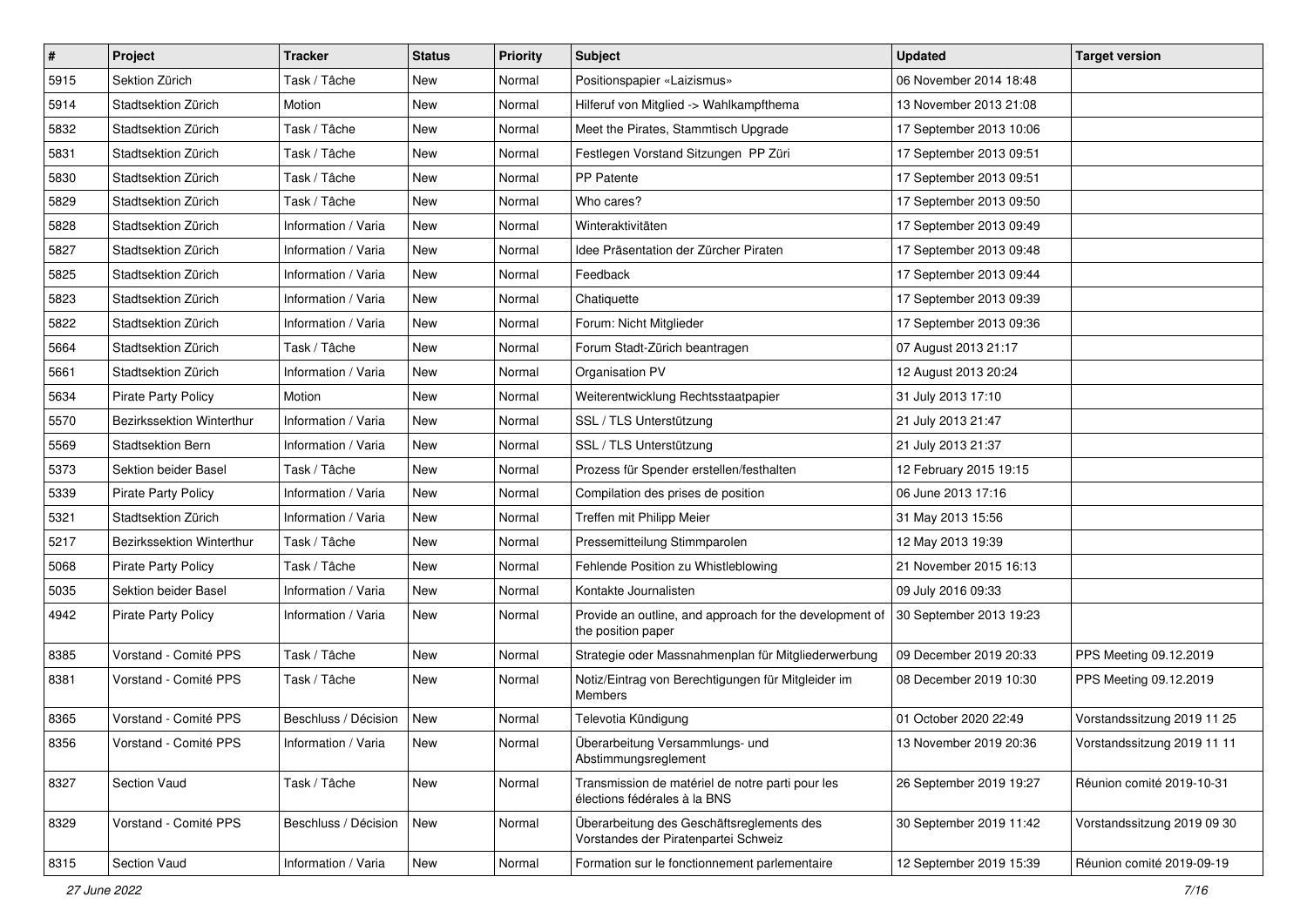| #    | Project               | <b>Tracker</b>       | <b>Status</b> | <b>Priority</b> | <b>Subject</b>                                                                                                                           | <b>Updated</b>          | <b>Target version</b>       |
|------|-----------------------|----------------------|---------------|-----------------|------------------------------------------------------------------------------------------------------------------------------------------|-------------------------|-----------------------------|
| 8314 | Section Vaud          | Information / Varia  | New           | Normal          | Initiative cantonale demandant la protection de l'intégrité<br>personnelle numérique                                                     | 12 September 2019 15:14 | Réunion comité 2019-09-19   |
| 7989 | Section Vaud          | News / Information   | New           | Normal          | LCAPAM - partenaires potentiel?                                                                                                          | 08 September 2019 06:43 | Réunion comité 2019-09-19   |
| 8253 | <b>Section Vaud</b>   | Task / Tâche         | <b>New</b>    | Normal          | Plate-forme EF19 vidéo de la rts                                                                                                         | 21 August 2019 14:43    | Réunion comité 2019-08-22   |
| 8252 | Section Vaud          | Task / Tâche         | <b>New</b>    | Normal          | Création d'un compte LinkedIn pour le PPVD                                                                                               | 21 August 2019 14:47    | Réunion comité 2019-08-22   |
| 8186 | <b>Section Vaud</b>   | Beschluss / Décision | <b>New</b>    | Normal          | Partenariat ciblé avec Opération Libero                                                                                                  | 27 June 2019 19:58      | Réunion comité 2019-07-11   |
| 8195 | Vorstand - Comité PPS | Task / Tâche         | <b>New</b>    | Normal          | Bestimmung von Dossier- und Themenverantwortlichen<br>Désignation des responsables de dossiers et de sujets                              | 08 July 2019 08:37      | Vorstandssitzung 2019 07 08 |
| 8087 | Section Vaud          | News / Information   | <b>New</b>    | Normal          | Stratégie nationale de protection de la Suisse contre les<br>cyberrisques (SNPC)                                                         | 13 June 2019 15:48      | Réunion comité 2019-06-27   |
| 8117 | Vorstand - Comité PPS | Task / Tâche         | <b>New</b>    | Normal          | Procédure de communication entre les membres du<br>comité du PPS // Kommunikationsverfahren zwischen<br>den Mitgliedern des PPS-Vorstand | 14 October 2019 19:26   | Vorstandssitzung 2019 06 24 |
| 8160 | <b>Section Vaud</b>   | Task / Tâche         | <b>New</b>    | Normal          | Région de Nyon et Twitter                                                                                                                | 13 June 2019 17:05      | Réunion comité 2019-06-13   |
| 8083 | Section Vaud          | News / Information   | <b>New</b>    | Normal          | Les solutions apportées aux citoyens sur la<br>cybersécurité                                                                             | 08 May 2019 15:08       | Réunion comité 2019-05-16   |
| 8063 | Sektion Zürich        | Task / Tâche         | <b>New</b>    | Normal          | Vorbereitungen Aufstellungsversammlung                                                                                                   | 18 April 2019 17:41     | Vorstandsitzung 2019-1      |
| 8061 | Sektion Zürich        | Task / Tâche         | New           | Normal          | Kontovollmachten geregelt kriegen                                                                                                        | 02 April 2019 18:15     | Vorstandsitzung 2019-1      |
| 8059 | Sektion Zürich        | Task / Tâche         | <b>New</b>    | Normal          | Wahlprogramm 2019                                                                                                                        | 14 May 2019 15:33       | Vorstandsitzung 2019-1      |
| 7516 | Sektion Zürich        | Task / Tâche         | <b>New</b>    | Normal          | Kalender abonnieren auf Website fixen                                                                                                    | 02 April 2019 18:11     | Vorstandsitzung 2019-1      |
| 7304 | Sektion Zürich        | Information / Varia  | New           | Normal          | Koordinations- & Kommunikationstool für Vorstand und<br>Aktive                                                                           | 18 April 2019 11:03     | Vorstandsitzung 2019-1      |
| 6854 | Sektion Zürich        | Task / Tâche         | <b>New</b>    | Normal          | Website                                                                                                                                  | 07 April 2019 07:36     | Vorstandsitzung 2019-1      |
| 6773 | Sektion Zürich        | Motion               | <b>New</b>    | Normal          | Konstituierung: Aufgabenverteilung im Vorstand                                                                                           | 03 April 2019 16:02     | Vorstandsitzung 2019-1      |
| 7978 | Section Vaud          | News / Information   | <b>New</b>    | Normal          | Réunions, débats et infos: corriger les informations et<br>mise au point de la situation technique et pratique<br>actuelle               | 26 October 2018 21:04   | Séance de comité 18-44      |
| 7906 | <b>Section Vaud</b>   | Task / Tâche         | <b>New</b>    | Normal          | Organisation et planification de la 2ème AGE 2018                                                                                        | 14 June 2018 14:55      | Réunion comité 14.06.2018   |
| 7896 | <b>Section Vaud</b>   | News / Information   | <b>New</b>    | Normal          | Quelle réponse à Michel Parchet concernant son email<br>sur la vente des données des clients Migros                                      | 14 June 2018 14:25      | Réunion comité 14.06.2018   |
| 7863 | Section Vaud          | Task / Tâche         | <b>New</b>    | Normal          | <b>Compte Twitter PPVD</b>                                                                                                               | 14 April 2018 09:24     | Réunion comité 19.04.2018   |
| 7862 | Section Vaud          | Task / Tâche         | <b>New</b>    | Normal          | Mise à jour de la page wiki des PV                                                                                                       | 14 April 2018 09:21     | Réunion comité 19.04.2018   |
| 7828 | <b>Section Vaud</b>   | Task / Tâche         | <b>New</b>    | Normal          | Communication sur le 14 avril                                                                                                            | 05 April 2018 16:42     | Réunion comité 05.04.2018   |
| 7829 | <b>Section Vaud</b>   | Information / Varia  | New           | Normal          | Revoir la nomenclature des "versions cibles"                                                                                             | 19 March 2018 16:11     | Réunion comité 22.03.2018   |
| 7825 | <b>Section Vaud</b>   | News / Information   | <b>New</b>    | Normal          | Liste de contact                                                                                                                         | 17 March 2018 19:49     | Réunion comité 22.03.2018   |
| 7779 | <b>Section Vaud</b>   | News / Information   | <b>New</b>    | Normal          | se réorganiser pour être plus efficace !                                                                                                 | 08 February 2018 17:50  | Réunion comité 08.02.2018   |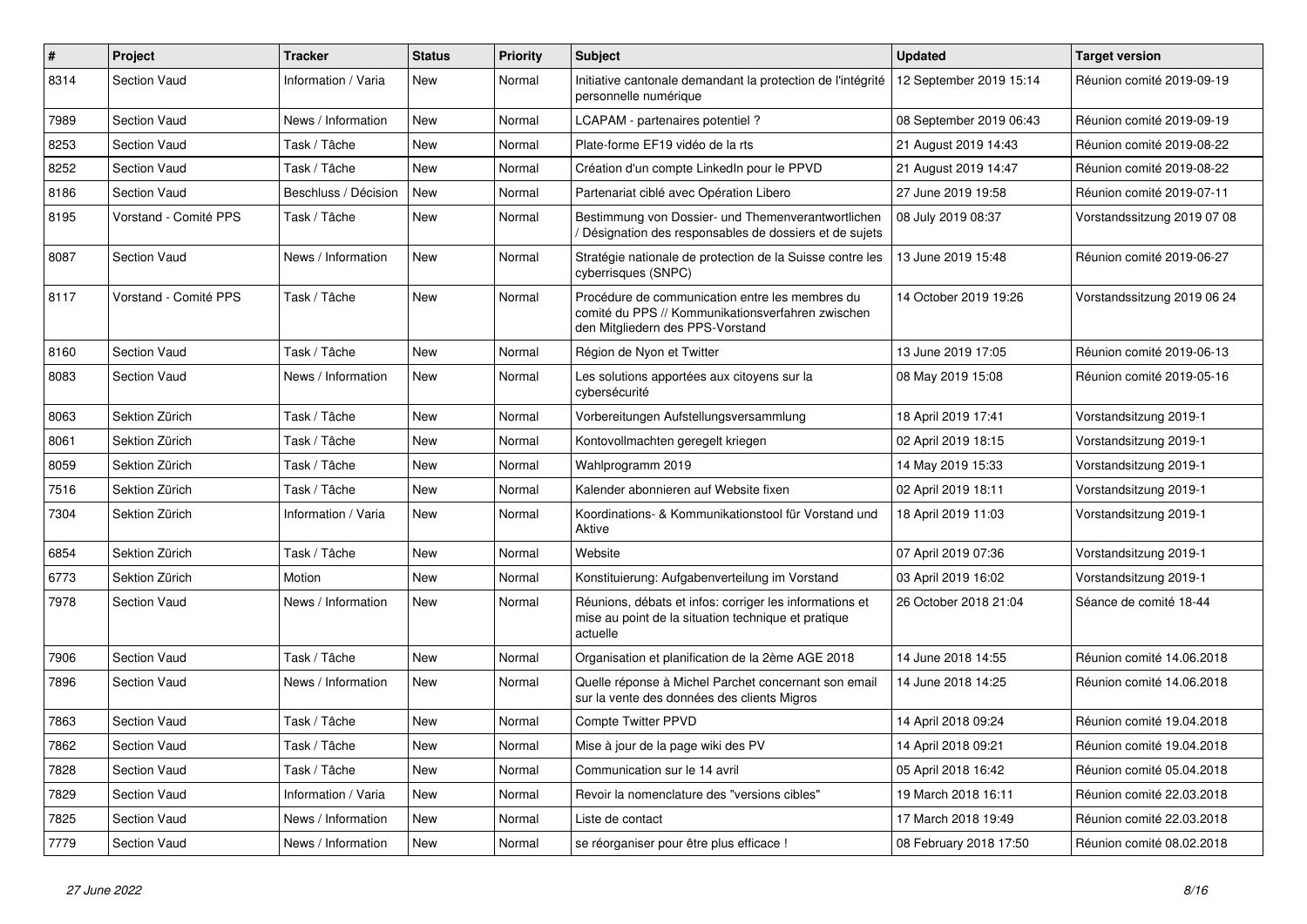| #    | Project                                   | <b>Tracker</b>       | <b>Status</b> | <b>Priority</b> | <b>Subject</b>                                                            | <b>Updated</b>          | <b>Target version</b>                   |
|------|-------------------------------------------|----------------------|---------------|-----------------|---------------------------------------------------------------------------|-------------------------|-----------------------------------------|
| 7764 | <b>Section Vaud</b>                       | News / Information   | New           | Normal          | Renvoi de Thomas Moret                                                    | 06 December 2017 02:16  | Réunion de comité - 08<br>novembre 2017 |
| 7763 | <b>Section Vaud</b>                       | News / Information   | New           | Normal          | Mise à jour des dates de réunion du comité                                | 06 November 2017 22:39  | Réunion de comité - 08<br>novembre 2017 |
| 7522 | <b>Section Vaud</b>                       | Task / Tâche         | New           | Normal          | Les modalités éléctorales 2017                                            | 22 October 2016 13:43   | Réunion de Comité - 20.10.2016          |
| 7521 | <b>Section Vaud</b>                       | Task / Tâche         | New           | Normal          | Création d'une newsletter et appel à la candidature<br>Election cantonale | 22 October 2016 13:37   | Réunion de Comité - 20.10.2016          |
| 7518 | Section Vaud                              | News / Information   | New           | Normal          | Correction des montants de cotisations sur le site web                    | 22 October 2016 15:57   | Réunion de Comité - 20.10.2016          |
| 7505 | <b>Section Vaud</b>                       | Task / Tâche         | New           | Normal          | Recherche de la salle pour le 8 décembre                                  | 06 October 2016 22:17   | Réunion de Comité - 20.10.2016          |
| 7500 | <b>Section Vaud</b>                       | Task / Tâche         | New           | Normal          | Création d'un programme de communication vaudois                          | 04 October 2016 17:54   | Réunion de Comité - 6.10.2016           |
| 7499 | <b>Section Vaud</b>                       | Task / Tâche         | New           | Normal          | Mise à jour logiciel du site web                                          | 04 October 2016 17:50   | Réunion de Comité - 6.10.2016           |
| 7498 | <b>Section Vaud</b>                       | Task / Tâche         | New           | Normal          | Mise au propre du programme vaudois                                       | 04 October 2016 17:45   | Réunion de Comité - 6.10.2016           |
| 7497 | <b>Section Vaud</b>                       | Task / Tâche         | New           | Normal          | Mise à jour du calendrier du site web                                     | 04 October 2016 17:42   | Réunion de Comité - 6.10.2016           |
| 7491 | <b>Section Vaud</b>                       | Task / Tâche         | New           | Normal          | Comité de campagne élections cantonales 2017                              | 22 September 2016 21:53 | Réunion de Comité - 6.10.2016           |
| 7381 | <b>Section Vaud</b>                       | Task / Tâche         | New           | Normal          | Mise en place d'un outil de sondage                                       | 09 July 2016 09:42      | Réunion de comité - 14 juillet<br>2016  |
| 7363 | <b>Section Vaud</b>                       | Task / Tâche         | New           | Normal          | Modifications des statuts pour la banque                                  | 25 June 2016 16:55      | Réunion du comité - 2 juillet<br>2016   |
| 7196 | <b>Section Vaud</b>                       | Beschluss / Décision | New           | Normal          | Convocation d'une assemblée générale extraordinnaire                      | 11 March 2016 14:04     | Réunion de comité - 28 avril<br>2016    |
| 6850 | Sektion Zürich                            | Task / Tâche         | New           | Normal          | Fundraising                                                               | 27 August 2015 18:40    | Vorstandssitzung 2015-08-27             |
| 6778 | Sektion Zürich                            | Task / Tâche         | New           | Normal          | Wahlkampf-Wissen im Wiki festhalten                                       | 22 April 2015 18:29     | Vorstandssitzung 2015-04-22             |
| 6455 | Sektion St. Gallen und beide<br>Appenzell | Motion               | New           | Normal          | Strategie: Stadt zuerst stärken?                                          | 30 July 2014 15:29      | Vorstand 2014-07-30                     |
| 6454 | Sektion St. Gallen und beide<br>Appenzell | Todo / A Faire       | New           | Normal          | Überwacht die Überwacher                                                  | 30 July 2014 15:31      | Vorstand 2014-07-30                     |
| 6411 | Sektion St. Gallen und beide<br>Appenzell | Todo / A Faire       | New           | Normal          | Postadresse zu mir                                                        | 30 July 2014 15:32      | Vorstand 2014-07-30                     |
| 6324 | Sektion St. Gallen und beide<br>Appenzell | Todo / A Faire       | New           | Normal          | Steuererklärung 2013                                                      | 30 July 2014 15:35      | Vorstand 2014-07-30                     |
| 5512 | Sektion Wallis / section<br>valaisan      | Motion               | New           | Normal          | CryptoParty                                                               | 06 April 2014 23:43     | 20140414 Mumblemeeting                  |
| 5787 | Bezirkssektion Winterthur                 | Task / Tâche         | New           | Normal          | Sparen 14 durchsehen                                                      | 04 September 2013 20:19 | Parley 19                               |
| 5715 | Bezirkssektion Winterthur                 | Motion               | New           | Normal          | Unterstützung Verein FamilienStärken                                      | 19 August 2013 16:38    | Parley 19                               |
| 5347 | Bezirkssektion Winterthur                 | Task / Tâche         | New           | Normal          | Unverschuldet abgewählt                                                   | 08 June 2013 15:45      | Parley 17 (13.6.2013)                   |
| 5346 | Bezirkssektion Winterthur                 | Task / Tâche         | New           | Normal          | Holidi                                                                    | 08 June 2013 15:47      | Parley 17 (13.6.2013)                   |
| 5227 | Bezirkssektion Winterthur                 | Task / Tâche         | New           | Normal          | Gesamtkostenrechnung Neuhegi                                              | 15 May 2013 20:53       | Parley 16 (6.6.2013)                    |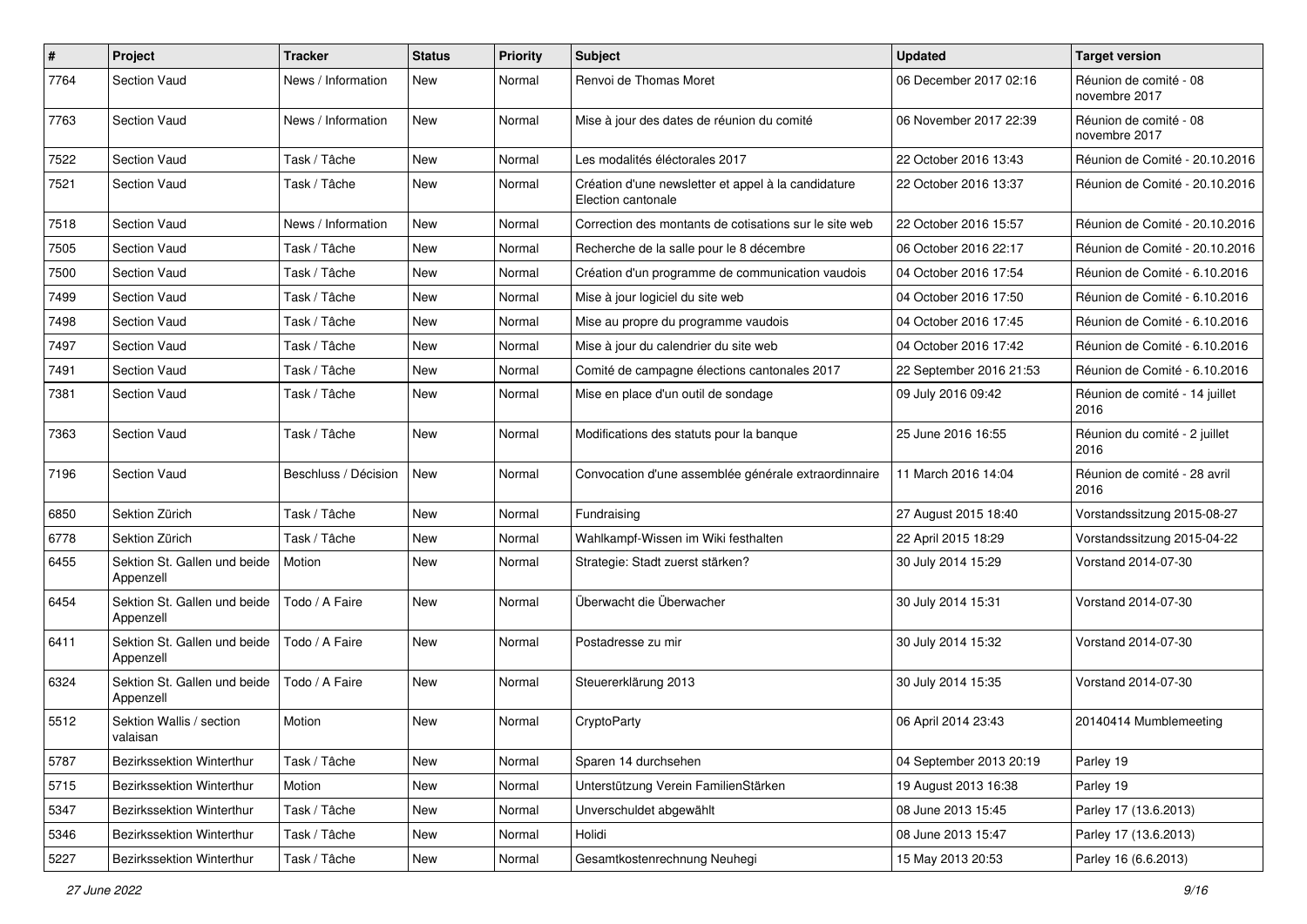| $\pmb{\#}$ | Project                                   | <b>Tracker</b>      | <b>Status</b> | <b>Priority</b> | Subject                                                                                                                          | <b>Updated</b>         | <b>Target version</b> |
|------------|-------------------------------------------|---------------------|---------------|-----------------|----------------------------------------------------------------------------------------------------------------------------------|------------------------|-----------------------|
| 4290       | Sektion St. Gallen und beide<br>Appenzell | Todo / A Faire      | Needs Work    | Normal          | Dauerticket Strategie/Ziele                                                                                                      | 10 June 2014 19:55     | Vorstand next         |
| 6688       | Section Genève                            | Task / Tâche        | Needs Work    | Normal          | Comptabilité - Recherche Fiduciaire                                                                                              | 25 March 2015 17:00    | Prochain Comité       |
| 6645       | Section Genève                            | Task / Tâche        | Needs Work    | Normal          | Dossier médical en ligne                                                                                                         | 25 March 2015 17:03    | Prochain Comité       |
| 4746       | Bezirkssektion Winterthur                 | Task / Tâche        | Needs Work    | Normal          | Förderung des Innovativen Motorisierten<br>Individualverkehrs (IMIV)                                                             | 21 April 2013 00:00    | Parley 13             |
| 3864       | Bezirkssektion Winterthur                 | Task / Tâche        | Needs Work    | Normal          | E-Book Bibliothek DRM                                                                                                            | 06 March 2013 18:18    | Parley 13             |
| 4058       | <b>Bezirkssektion Winterthur</b>          | Task / Tâche        | Needs Work    | Normal          | Prüfung der Zuwendungen an Dritte<br>(Sozialdepartement)                                                                         | 21 April 2013 00:00    | Parley 11             |
| 4057       | Bezirkssektion Winterthur                 | Task / Tâche        | Needs Work    | Normal          | Informatikprojekte prüfen                                                                                                        | 21 April 2013 00:00    | Parley 11             |
| 3948       | Bezirkssektion Winterthur                 | Task / Tâche        | Needs Work    | Normal          | AG Schule und Bildung                                                                                                            | 31 July 2013 21:00     | Parley 11             |
| 3947       | Bezirkssektion Winterthur                 | Task / Tâche        | Needs Work    | Normal          | Win.ch Mail                                                                                                                      | 21 April 2013 00:00    | Parley 11             |
| 3911       | Bezirkssektion Winterthur                 | Task / Tâche        | Needs Work    | Normal          | Elektronisches Büro in der Stadtverwaltung                                                                                       | 21 April 2013 00:00    | Parley 11             |
| 3876       | <b>Bezirkssektion Winterthur</b>          | Task / Tâche        | Needs Work    | Normal          | Winterthurer Transparenzgesetz                                                                                                   | 21 April 2013 00:00    | Parley 11             |
| 3707       | Bezirkssektion Winterthur                 | Task / Tâche        | Needs Work    | Normal          | Beschneidungspraxis in Winterthur                                                                                                | 21 April 2013 00:00    | Parley 11             |
| 3706       | Bezirkssektion Winterthur                 | Task / Tâche        | Needs Work    | Normal          | Notschlafstellen bei der Heilsarmee                                                                                              | 21 April 2013 00:00    | Parley 11             |
| 3567       | Bezirkssektion Winterthur                 | Task / Tâche        | Needs Work    | Normal          | Open Data                                                                                                                        | 26 February 2013 08:12 | Parley 11             |
| 5870       | Sektion Wallis / section<br>valaisan      | Task / Tâche        | Needs Work    | Normal          | Opendata.admin.ch                                                                                                                | 20 August 2017 08:31   | GV2017                |
| 5050       | Sektion Wallis / section<br>valaisan      | Information / Varia | Needs Work    | Normal          | Wiki: Wahlsysteme                                                                                                                | 20 August 2017 08:57   | GV2017                |
| 8540       | AG Vernehmlassungen                       | Task / Tâche        | Needs Work    | Normal          | Vernehmlassung 2022/2 Bundesgesetz über die<br>Mobilitätsdateninfrastruktur                                                      | 10 February 2022 06:34 |                       |
| 8529       | Digitale Infrastruktur                    | Bug / Feature       | Needs Work    | Normal          | <b>Installation Mailtrain</b>                                                                                                    | 14 December 2021 15:58 |                       |
| 8521       | AG Vernehmlassungen                       | Task / Tâche        | Needs Work    | Normal          | Vernehmlassung 2021/70 Meldepflicht von<br>Betreiberinnen kritischer Infrastrukturen für<br>Cyberangriffe                        | 13 April 2022 00:53    |                       |
| 8517       | AG Vernehmlassungen                       | Task / Tâche        | Needs Work    | Normal          | Vernehmlassung 2021/99 Verordnung über die<br>Transparenz bei der Politikfinanzierung (VPofin)                                   | 26 March 2022 13:36    |                       |
| 8516       | AG Vernehmlassungen                       | Task / Tâche        | Needs Work    | Normal          | Vernehmlassung 2021/81 Verordnung über die<br>Herstellung der Interoperabilität zwischen<br>Schengen-Dublin-Informationssystemen | 18 January 2022 20:38  |                       |
| 8502       | Piratenversammlung /<br>Assemblée Pirate  | Task / Tâche        | Needs Work    | Normal          | Bereinigung Differenzen Statuten und<br>Versammlungsreglement                                                                    | 16 February 2022 23:13 |                       |
| 8473       | Digitale Infrastruktur                    | Task / Tâche        | Needs Work    | Normal          | Refurbish CiviCRM                                                                                                                | 18 January 2022 20:52  |                       |
| 8430       | Sektion beider Basel                      | Task / Tâche        | Needs Work    | Normal          | Lagerort und Materialbestand der PPBB                                                                                            | 02 October 2020 00:08  |                       |
| 8378       | Digitale Infrastruktur                    | Task / Tâche        | Needs Work    | Normal          | Erstelllung subdomain für neue Sektion<br>Thurgau/Schauffhausen + SG/AR/Ai                                                       | 19 December 2019 00:53 |                       |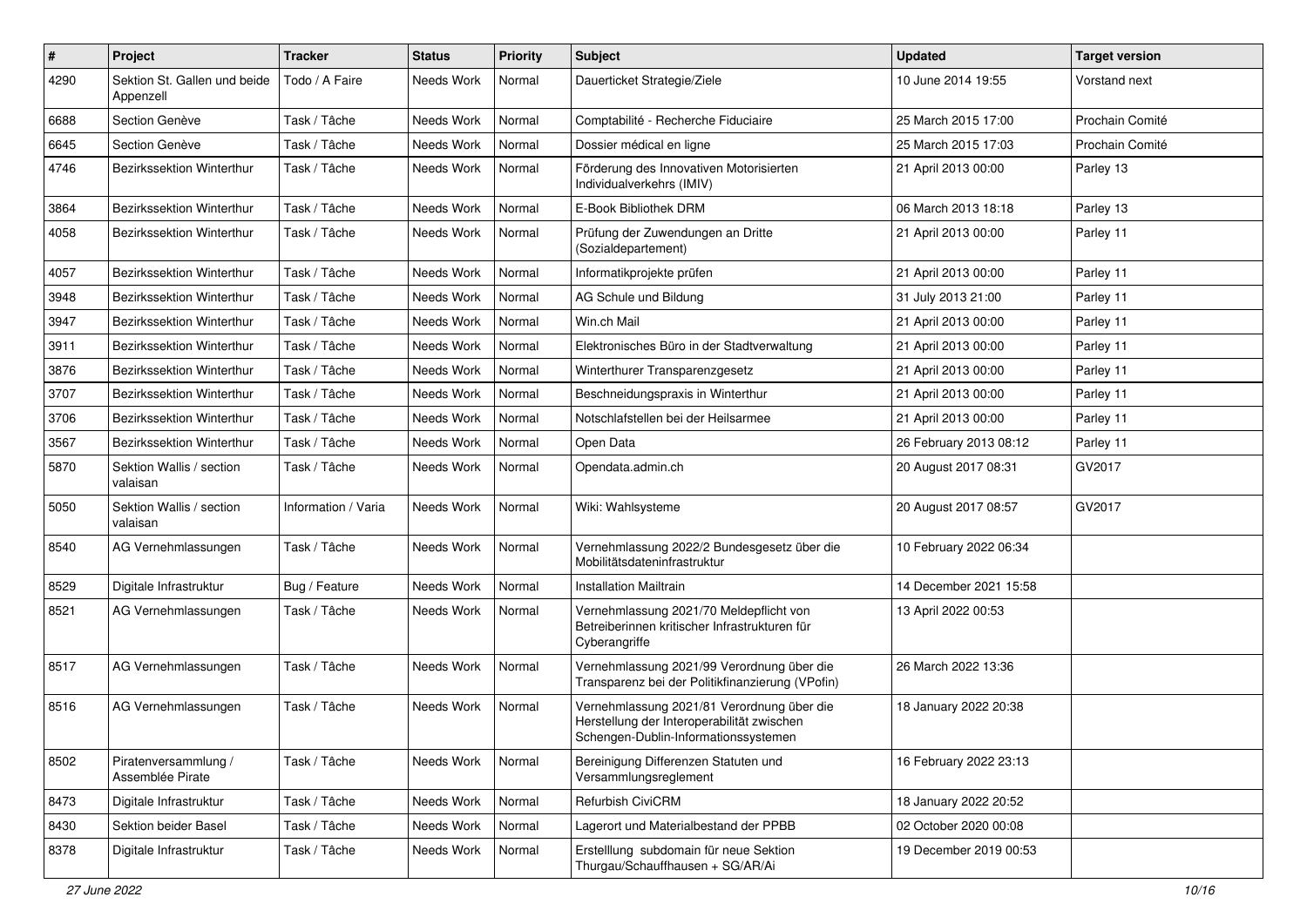| $\pmb{\#}$ | Project                                   | <b>Tracker</b> | <b>Status</b> | <b>Priority</b> | Subject                                                       | <b>Updated</b>          | <b>Target version</b>  |
|------------|-------------------------------------------|----------------|---------------|-----------------|---------------------------------------------------------------|-------------------------|------------------------|
| 8312       | Sektion Bern                              | Task / Tâche   | Needs Work    | Normal          | Rückzahlung des Darlehens an die PPS                          | 09 September 2019 21:26 |                        |
| 8310       | Sektion Bern                              | Task / Tâche   | Needs Work    | Normal          | Wahlkampfbudget / Bezahlung Wahlkampfleiter PPS<br>und Budget | 09 September 2019 21:06 |                        |
| 8058       | Sektion Zürich                            | Task / Tâche   | Needs Work    | Normal          | Neue Statuten auf Website publizieren                         | 02 April 2019 14:38     |                        |
| 7002       | Sektion beider Basel                      | Task / Tâche   | Needs Work    | Normal          | Für ein lebendiges Basel                                      | 02 October 2020 00:23   |                        |
| 6597       | Sektion Zürich                            | Task / Tâche   | Needs Work    | Normal          | Wegen Gratis-Plakatstellen anfragen                           | 04 May 2019 19:49       |                        |
| 6276       | Sektion St. Gallen und beide<br>Appenzell | Todo / A Faire | Needs Work    | Normal          | Konsequenzen aus Beschlüssen der nationalen PV                | 30 July 2014 15:33      |                        |
| 5517       | <b>Bezirkssektion Winterthur</b>          | Task / Tâche   | Needs Work    | Normal          | O-Ton                                                         | 13 July 2013 17:39      |                        |
| 5058       | <b>Pirate Party Policy</b>                | Task / Tâche   | Needs Work    | Normal          | Positionspapier: Patente                                      | 15 April 2013 14:10     |                        |
| 5043       | Sektion beider Basel                      | Task / Tâche   | Needs Work    | Normal          | Aufgaben Stadtentwicklungspositionspapier                     | 12 February 2015 19:22  |                        |
| 4645       | Sektion St. Gallen und beide<br>Appenzell | Todo / A Faire | Needs Work    | Normal          | Piratenspiel                                                  | 21 October 2013 14:49   |                        |
| 4644       | Sektion St. Gallen und beide<br>Appenzell | Todo / A Faire | Needs Work    | Normal          | PiratenSG App entwickeln                                      | 21 October 2013 14:49   |                        |
| 4639       | Sektion Wallis / section<br>valaisan      | Task / Tâche   | Needs Work    | Normal          | pi-Vote Sektionsabstimmungen                                  | 07 July 2014 20:30      |                        |
| 4615       | Sektion Wallis / section<br>valaisan      | Task / Tâche   | Needs Work    | Normal          | Stv. Schatzmeister                                            | 03 September 2014 19:58 |                        |
| 4537       | Sektion St. Gallen und beide<br>Appenzell | Todo / A Faire | Needs Work    | Normal          | Spenden veröffentlichen                                       | 09 February 2013 10:47  |                        |
| 4529       | Sektion St. Gallen und beide<br>Appenzell | Todo / A Faire | Needs Work    | Normal          | Dauerticket: Wahlen- / Abstimmungsparolen                     | 09 May 2014 18:35       |                        |
| 4507       | Bezirkssektion Winterthur                 | Task / Tâche   | Needs Work    | Normal          | OpenData: Wem gehört das Datenmaterial                        | 02 May 2013 22:34       |                        |
| 4137       | Gruppo Ticino                             | Task / Tâche   | Needs Work    | Normal          | Programma Partito Pirata Ticino                               | 21 April 2013 00:00     |                        |
| 4071       | Gruppo Ticino                             | Task / Tâche   | Needs Work    | Normal          | Traduzione webpage                                            | 19 April 2013 00:00     |                        |
| 4040       | Sektion St. Gallen und beide<br>Appenzell | Task / Tâche   | Needs Work    | Normal          | Tischwimpel für Stammtisch                                    | 10 June 2014 20:00      |                        |
| 3568       | Bezirkssektion Winterthur                 | Task / Tâche   | Needs Work    | Normal          | Messung der Schulqualität                                     | 07 April 2013 15:45     |                        |
| 3146       | Sektion St. Gallen und beide<br>Appenzell | Todo / A Faire | Needs Work    | Normal          | Jugendparlament - Workshop Vorschläge                         | 07 May 2014 20:22       |                        |
| 3077       | Sektion St. Gallen und beide<br>Appenzell | Todo / A Faire | Needs Work    | Normal          | Allgemeiner Flyer - Piraten SG AR AI                          | 07 May 2014 15:12       |                        |
| 2531       | Pirate Party Policy                       | Task / Tâche   | Needs Work    | Normal          | Gleichstellung                                                | 20 February 2013 16:39  |                        |
| 7977       | Section Vaud                              | Task / Tâche   | Needs Work    | Normal          | Téléchargement légal: cadre particulier et exeptions          | 01 November 2018 20:44  | Séance de comité 18-44 |
| 5699       | Sektion St. Gallen und beide<br>Appenzell | Todo / A Faire | Needs Work    | Normal          | Krypto-Party                                                  | 30 July 2014 15:32      | Vorstand 2014-07-30    |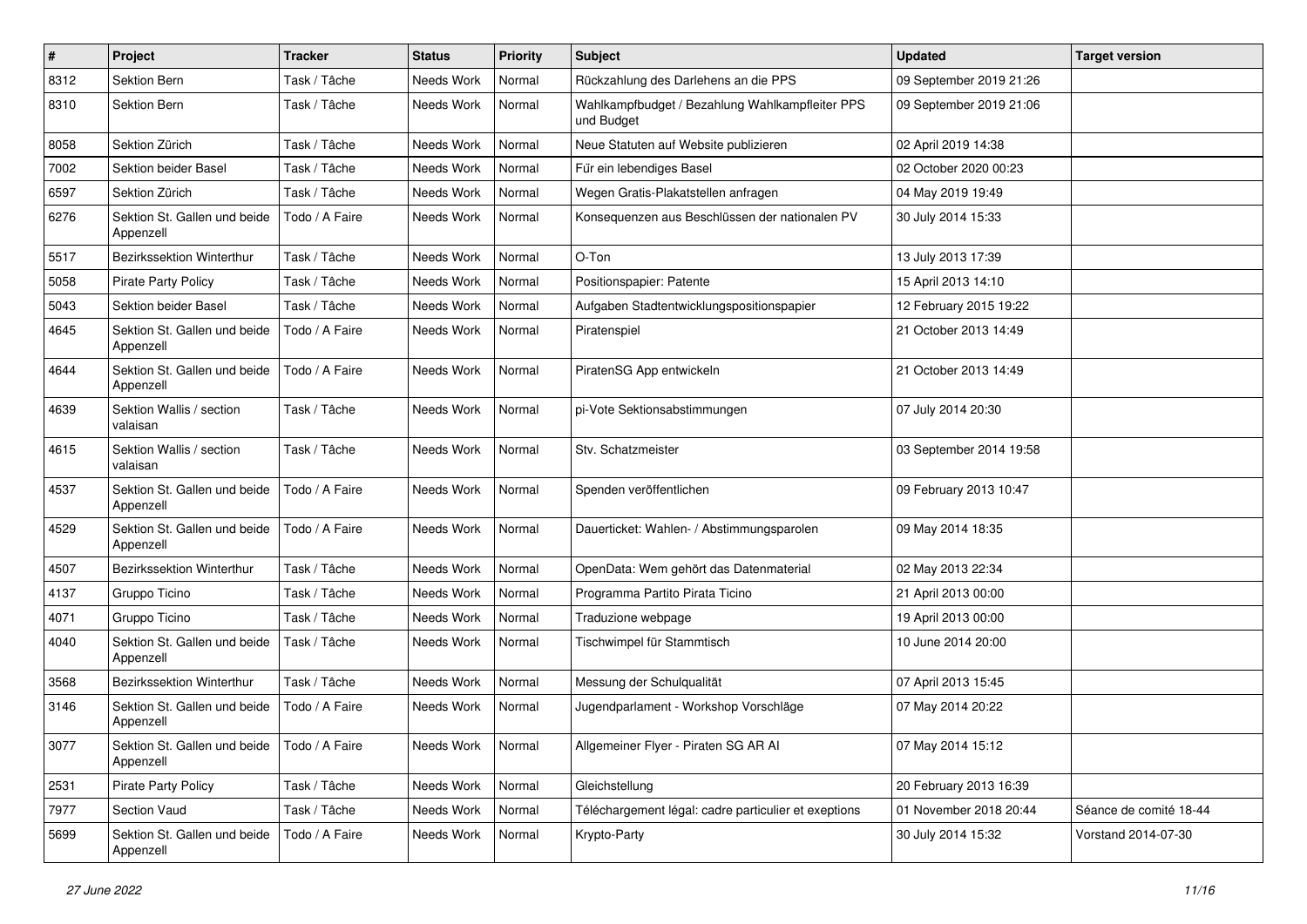| $\vert$ # | Project                                   | <b>Tracker</b> | <b>Status</b> | <b>Priority</b> | Subject                                                                                                                                                                                                                                          | <b>Updated</b>         | <b>Target version</b> |
|-----------|-------------------------------------------|----------------|---------------|-----------------|--------------------------------------------------------------------------------------------------------------------------------------------------------------------------------------------------------------------------------------------------|------------------------|-----------------------|
| 4370      | Bezirkssektion Winterthur                 | Task / Tâche   | Needs Work    | Normal          | SalZH kriegt Subventionen                                                                                                                                                                                                                        | 07 April 2013 15:42    | Parley 15 (2.5.2013)  |
| 4362      | Bezirkssektion Winterthur                 | Task / Tâche   | Needs Work    | Normal          | Willkür im Baubewilligungsverfahren                                                                                                                                                                                                              | 07 April 2013 15:42    | Parley 15 (2.5.2013)  |
| 4200      | Bezirkssektion Winterthur                 | Task / Tâche   | Needs Work    | Normal          | Vorstoss Transparenz in der WoV                                                                                                                                                                                                                  | 07 April 2013 15:41    | Parley 15 (2.5.2013)  |
| 6406      | Sektion St. Gallen und beide<br>Appenzell | Todo / A Faire | Done          | Normal          | Kontaktdaten etc an Vorstand CH senden                                                                                                                                                                                                           | 10 June 2014 19:26     | Vorstand 2014-06-101  |
| 5291      | Stadtsektion Zürich                       | Task / Tâche   | Done          | Normal          | Festlegen von Terminen für die PV                                                                                                                                                                                                                | 03 October 2013 20:15  | Stammtisch 27.05.2013 |
| 6677      | Section Genève                            | Task / Tâche   | Done          | Normal          | Préparation prochaine AG                                                                                                                                                                                                                         | 19 October 2015 17:06  | Prochain Comité       |
| 6676      | Section Genève                            | Task / Tâche   | Done          | Normal          | Préparation éléction national                                                                                                                                                                                                                    | 27 June 2016 09:53     | Prochain Comité       |
| 8545      | Digitale Infrastruktur                    | Bug / Feature  | Done          | Normal          | Überprüfung Funktionalität Mitglieder-Kontaktformular<br>FR                                                                                                                                                                                      | 03 April 2022 23:04    |                       |
| 8518      | AG Vernehmlassungen                       | Task / Tâche   | Done          | Normal          | Vernehmlassung 2021/96 Teilrevisionen vier<br>Ausführungserlasse des BÜPF (VÜPF, GebV-ÜPF,<br>VD-ÜPF, VVS-ÜPF)                                                                                                                                   | 21 May 2022 15:03      |                       |
| 7470      | Section Vaud                              | Task / Tâche   | Done          | Normal          | Creation des stands                                                                                                                                                                                                                              | 13 June 2019 15:55     |                       |
| 7089      | Sektion Wallis / section<br>valaisan      | Task / Tâche   | Done          | Normal          | Anfragen an Standesämtern                                                                                                                                                                                                                        | 02 March 2016 09:56    |                       |
| 6787      | <b>Pirate Party Policy</b>                | Task / Tâche   | Done          | Normal          | Révision totale de la loi fédérale sur l'analyse génétique<br>humaine (LAGH) - Totalrevision des Bundesgesetzes<br>über genetische Untersuchungen beim Menschen<br>(GUMG)                                                                        | 27 May 2015 06:55      |                       |
| 6727      | <b>Pirate Party Policy</b>                | Task / Tâche   | Done          | Normal          | Rédaction de la réponse de la consultation                                                                                                                                                                                                       | 08 April 2015 09:17    |                       |
| 6726      | Pirate Party Policy                       | Task / Tâche   | Done          | Normal          | Consultation FINMA - LBA / GvW                                                                                                                                                                                                                   | 08 April 2015 09:18    |                       |
| 6390      | <b>Pirate Party Policy</b>                | Task / Tâche   | Done          | Normal          | Vernehmlassung: Geldspielgesetz / Consultation : Loi<br>sur les jeux d'argent                                                                                                                                                                    | 08 April 2015 09:18    |                       |
| 6222      | <b>Pirate Party Policy</b>                | Task / Tâche   | Done          | Normal          | Développement argumentaires votations populaire 18<br>mai - Entwicklung Argumentationshilfe Themen<br>Volksabstimmung 18. Mai                                                                                                                    | 27 November 2019 21:23 |                       |
| 6206      | <b>Pirate Party Policy</b>                | Task / Tâche   | Done          | Normal          | Consultation "Modification loi fédérale sur les systèmes<br>d'information de la Confédération dans le domaine du<br>sport (LSIS)" - Vernehmlassung "Änderung<br>Bundesgesetz über die Informationssysteme des<br>Bundes im Bereich Sport (IBSG)" | 08 April 2015 09:26    |                       |
| 5640      | Sektion St. Gallen und beide<br>Appenzell | Todo / A Faire | Done          | Normal          | Mehr Kommunikationssicherheit                                                                                                                                                                                                                    | 10 June 2014 13:53     |                       |
| 5637      | Pirate Party Policy                       | Task / Tâche   | Done          | Normal          | Korrektur der Uebersetzung der Identite                                                                                                                                                                                                          | 22 March 2014 17:28    |                       |
| 5275      | Sektion Wallis / section<br>valaisan      | Task / Tâche   | Done          | Normal          | Stellungnahme zum Schulgesetz                                                                                                                                                                                                                    | 20 August 2017 08:57   |                       |
| 5022      | Sektion St. Gallen und beide<br>Appenzell | Todo / A Faire | Done          | Normal          | Mandatsabgabe                                                                                                                                                                                                                                    | 10 June 2014 19:49     |                       |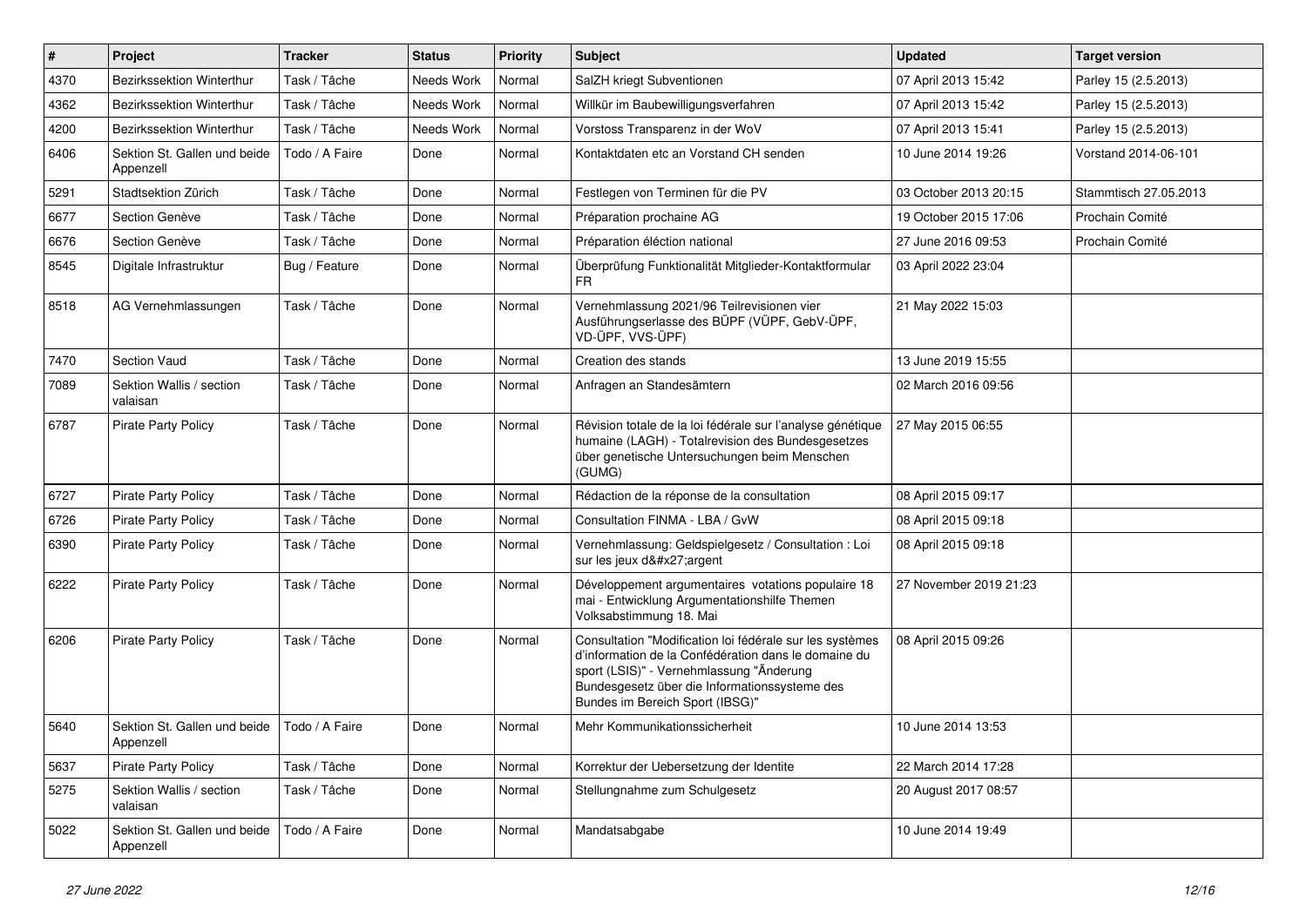| $\vert$ # | Project                                   | <b>Tracker</b> | <b>Status</b> | <b>Priority</b> | <b>Subject</b>                                                                                    | <b>Updated</b>          | <b>Target version</b>                |
|-----------|-------------------------------------------|----------------|---------------|-----------------|---------------------------------------------------------------------------------------------------|-------------------------|--------------------------------------|
| 4941      | <b>Pirate Party Policy</b>                | Task / Tâche   | Done          | Normal          | prostitution                                                                                      | 30 September 2013 19:23 |                                      |
| 4893      | Sektion Wallis / section<br>valaisan      | Task / Tâche   | Done          | Normal          | Pflichtenheft Vorstand (2)                                                                        | 13 December 2014 10:14  |                                      |
| 4729      | Sektion St. Gallen und beide<br>Appenzell | Task / Tâche   | Done          | Normal          | SSH key für LQFB server                                                                           | 10 June 2014 19:50      |                                      |
| 4339      | Sektion St. Gallen und beide<br>Appenzell | Todo / A Faire | Done          | Normal          | Überarbeitung der Statuten                                                                        | 09 May 2014 18:35       |                                      |
| 3314      | Sektion St. Gallen und beide<br>Appenzell | Todo / A Faire | Done          | Normal          | Veranstaltung für Neumitglieder                                                                   | 10 June 2014 20:02      |                                      |
| 3033      | Sektion St. Gallen und beide<br>Appenzell | Task / Tâche   | Done          | Normal          | Liquid Feedback                                                                                   | 10 June 2014 20:10      |                                      |
| 8351      | Vorstand - Comité PPS                     | Task / Tâche   | Done          | Normal          | Newsletter                                                                                        | 25 May 2020 19:24       | Vorstandssitzung 2019 11 25          |
| 8120      | <b>Section Vaud</b>                       | Task / Tâche   | Done          | Normal          | Préparation de notre voyage à Olten le 23 juin 2019                                               | 03 August 2019 20:59    | Réunion comité 2019-06-13            |
| 7987      | Vorstand - Comité PPS                     | Task / Tâche   | Done          | Normal          | Kommunikationskonzept                                                                             | 03 February 2020 19:12  | Vorstandssitzung 2019 05 27          |
| 8033      | Section Vaud                              | Task / Tâche   | Done          | Normal          | Faire liste du matériel de campagne                                                               | 03 August 2019 20:59    | Réunion comité 2019-02-21            |
| 7976      | <b>Section Vaud</b>                       | Task / Tâche   | Done          | Normal          | Sondage Politiciennes.ch                                                                          | 01 November 2018 20:43  | Séance de comité 18-44               |
| 7463      | <b>Section Vaud</b>                       | Task / Tâche   | Done          | Normal          | Conférence-débats 2e partie 2016                                                                  | 19 April 2019 15:11     | Réunion de Comité - 6.10.2016        |
| 7468      | Section Vaud                              | Task / Tâche   | Done          | Normal          | Elections communales 2016 et EF 2015 - finances<br>factures ouvertes - point de sitation          | 19 April 2019 15:10     | Réunion de Comité - 25.08.2016       |
| 7467      | <b>Section Vaud</b>                       | Task / Tâche   | Done          | Normal          | Formation média                                                                                   | 13 June 2019 15:54      | Réunion de Comité - 25.08.2016       |
| 7466      | <b>Section Vaud</b>                       | Task / Tâche   | Done          | Normal          | Préparation Elections cantonales - désignation de<br>candidats - alliance - etc                   | 13 June 2019 15:54      | Réunion de Comité - 25.08.2016       |
| 7462      | Section Vaud                              | Task / Tâche   | Done          | Normal          | Camnpagne Référendum LRens                                                                        | 16 May 2019 16:35       | Réunion de Comité - 25.08.2016       |
| 7270      | Section Vaud                              | Task / Tâche   | Done          | Normal          | Rédaction et diffusion de la newsletter du PPVD pour le<br>mois d'avril                           | 20 April 2016 09:19     | Réunion de comité - 28 avril<br>2016 |
| 7269      | <b>Section Vaud</b>                       | Task / Tâche   | Done          | Normal          | Travaux sur la vision pirate du développement<br>communal                                         | 07 May 2018 13:02       | Réunion de comité - 28 avril<br>2016 |
| 7195      | Section Vaud                              | Task / Tâche   | Done          | Normal          | Révision de statuts du PPVD                                                                       | 03 August 2019 09:48    | Réunion de comité - 28 avril<br>2016 |
| 7264      | Section Vaud                              | Task / Tâche   | Done          | Normal          | Tri des propositions par collectivité impactée                                                    | 15 April 2016 15:30     | Réunion de comité - 14 avril<br>2016 |
| 7262      | Section Vaud                              | Task / Tâche   | Done          | Normal          | Révision du programme du PPVD                                                                     | 07 May 2018 13:02       | Réunion de comité - 14 avril<br>2016 |
| 7236      | Section Vaud                              | Task / Tâche   | Done          | Normal          | Organisation de la campagne référendaire LSCPT                                                    | 07 May 2018 12:58       | Réunion de comité - 31 mars<br>2016  |
| 7140      | <b>Section Vaud</b>                       | Task / Tâche   | Done          | Normal          | Approbation et signature du PV de l'AG par les<br>membres du comité ainsi que les statuts du PPVD | 08 September 2019 06:41 | Réunion de comité - 31 mars<br>2016  |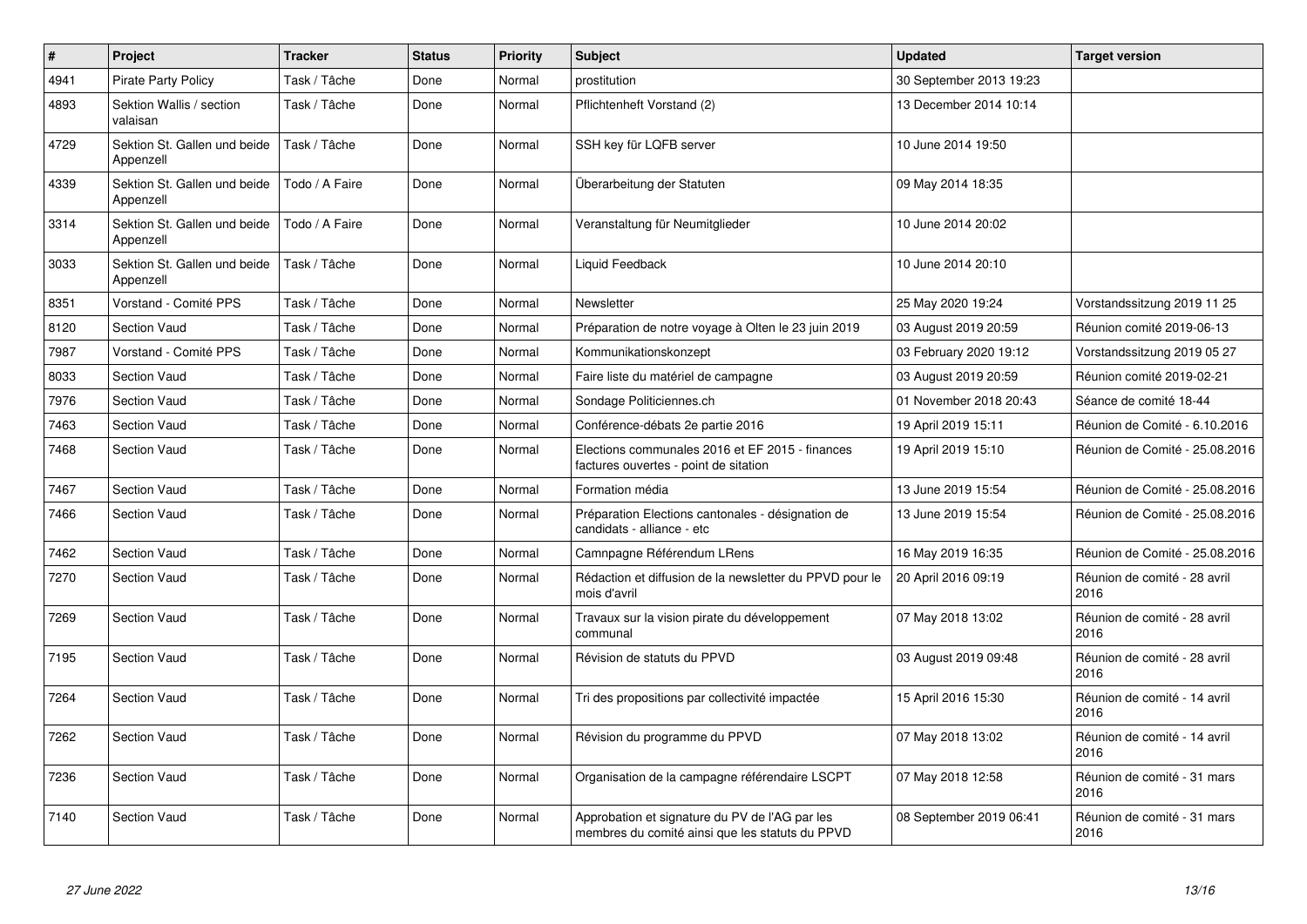| $\#$ | Project                                   | <b>Tracker</b>      | <b>Status</b>        | <b>Priority</b> | Subject                                                           | <b>Updated</b>         | <b>Target version</b>                                         |
|------|-------------------------------------------|---------------------|----------------------|-----------------|-------------------------------------------------------------------|------------------------|---------------------------------------------------------------|
| 5430 | Sektion Wallis / section<br>valaisan      | Task / Tâche        | Needs<br>Feedback    | Normal          | Einrichtung interne Mailingliste                                  | 20 August 2017 08:31   | GV2017                                                        |
| 6311 | Sektion Wallis / section<br>valaisan      | Task / Tâche        | Needs<br>Feedback    | Normal          | Videoüberachung Brig: Umstellung der Webseite                     | 20 August 2017 08:55   | Existierende/Funktionierende<br>Datenschutz- und GIDA Behörde |
| 6021 | Sektion Wallis / section<br>valaisan      | Task / Tâche        | Needs<br>Feedback    | Normal          | Amtsblatt Wallis: Öffentlich und Gratis                           | 20 August 2017 08:34   | Existierende/Funktionierende<br>Datenschutz- und GIDA Behörde |
| 4067 | Sektion Wallis / section<br>valaisan      | Task / Tâche        | Needs<br>Feedback    | Normal          | Wildtierkameras im Wallis                                         | 20 August 2017 08:33   | Existierende/Funktionierende<br>Datenschutz- und GIDA Behörde |
| 8489 | Digitale Infrastruktur                    | Bug / Feature       | Needs<br>Feedback    | Normal          | Zahlungs API                                                      | 10 February 2022 16:50 |                                                               |
| 8108 | Digitale Infrastruktur                    | Task / Tâche        | Needs<br>Feedback    | Normal          | Hinterlegung Druckvorlagen                                        | 10 February 2022 16:00 |                                                               |
| 7868 | Digitale Infrastruktur                    | Task / Tâche        | Needs<br>Feedback    | Normal          | Mailverteiler für die PPS Ticino erstellen                        | 19 December 2019 01:40 |                                                               |
| 6402 | Sektion St. Gallen und beide<br>Appenzell | Todo / A Faire      | Needs<br>Feedback    | Normal          | Rechte organisieren                                               | 30 July 2014 19:23     |                                                               |
| 5400 | Sektion Wallis / section<br>valaisan      | Task / Tâche        | Needs<br>Feedback    | Normal          | Dienststelle für Datenschutz und Öffentlichkeitsprinzip           | 20 April 2017 17:36    |                                                               |
| 4064 | Bezirkssektion Winterthur                 | Task / Tâche        | Needs<br>Feedback    | Normal          | Liquid Feedback für die Stadt Winterthur                          | 07 April 2013 15:34    | Parley 15 (2.5.2013)                                          |
| 5873 | Sektion Wallis / section<br>valaisan      | Task / Tâche        | Tabled               | Normal          | Pi-Vote Zertifikate                                               | 20 August 2017 08:31   | GV2017                                                        |
| 8387 | Digitale Infrastruktur                    | Motion              | <b>Tabled</b>        | Normal          | Konzept E-Mail Adressen                                           | 16 February 2020 16:33 |                                                               |
| 6520 | Sektion Wallis / section<br>valaisan      | Information / Varia | Tabled               | Normal          | Assemblée constituante                                            | 23 July 2015 16:03     |                                                               |
| 6457 | Sektion St. Gallen und beide<br>Appenzell | Information / Varia | <b>Tabled</b>        | Normal          | Piratengrillen                                                    | 30 July 2014 16:21     |                                                               |
| 8544 | Piratenversammlung /<br>Assemblée Pirate  | Motion              | <b>Tabled</b>        | Normal          | Bereinigung Differenzen Statuten und<br>Versammlungsreglement     | 19 March 2022 21:22    | PV 2022.2                                                     |
| 8072 | Sektion Zürich                            | Information / Varia | <b>Tabled</b>        | Normal          | Listenverbindung PPZH Nationalratswahlen 2019                     | 28 May 2019 21:31      | Vorstandsitzung 2019-1                                        |
| 7160 | <b>Section Vaud</b>                       | Information / Varia | Tabled               | Normal          | Retour sur la réunion e débriefing de la RTS -<br>Campagne EF2016 | 03 August 2019 09:47   | Réunion de comité - 28 avril<br>2016                          |
| 6197 | <b>Pirate Party Policy</b>                | Task / Tâche        | Offen /<br>Incertain | Normal          | Review currently running iniatives                                | 04 March 2014 12:38    |                                                               |
| 6186 | <b>Pirate Party Policy</b>                | Task / Tâche        | Offen /<br>Incertain | Normal          | review decembre 2014                                              | 08 April 2015 09:26    |                                                               |
| 6185 | <b>Pirate Party Policy</b>                | Task / Tâche        | Offen /<br>Incertain | Normal          | review novembre 2014                                              | 08 April 2015 09:26    |                                                               |
| 6184 | <b>Pirate Party Policy</b>                | Task / Tâche        | Offen /<br>Incertain | Normal          | review octobre 2014                                               | 08 April 2015 09:26    |                                                               |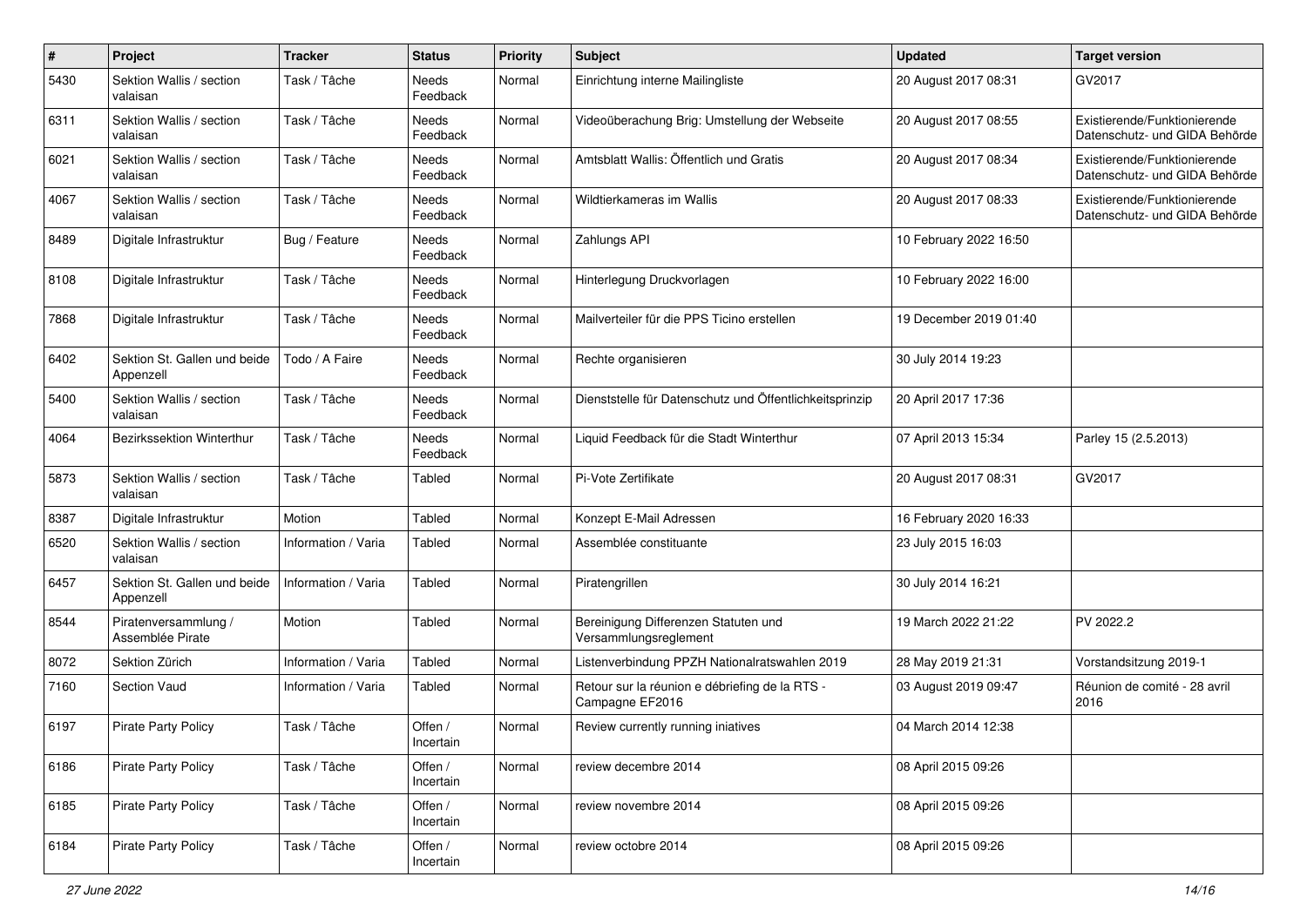| $\pmb{\#}$ | Project                    | <b>Tracker</b>              | <b>Status</b>        | <b>Priority</b> | <b>Subject</b>                                                                                                                                  | <b>Updated</b>        | <b>Target version</b> |
|------------|----------------------------|-----------------------------|----------------------|-----------------|-------------------------------------------------------------------------------------------------------------------------------------------------|-----------------------|-----------------------|
| 6183       | <b>Pirate Party Policy</b> | Task / Tâche                | Offen /<br>Incertain | Normal          | review septembre 2014                                                                                                                           | 08 April 2015 09:26   |                       |
| 6182       | <b>Pirate Party Policy</b> | Task / Tâche                | Offen /<br>Incertain | Normal          | review august 2014                                                                                                                              | 08 April 2015 09:26   |                       |
| 6181       | <b>Pirate Party Policy</b> | Task / Tâche                | Offen /<br>Incertain | Normal          | review july 2014                                                                                                                                | 08 April 2015 09:26   |                       |
| 6180       | <b>Pirate Party Policy</b> | Task / Tâche                | Offen /<br>Incertain | Normal          | review june 2014                                                                                                                                | 08 April 2015 09:26   |                       |
| 6179       | <b>Pirate Party Policy</b> | Task / Tâche                | Offen /<br>Incertain | Normal          | review may 2014                                                                                                                                 | 08 April 2015 09:26   |                       |
| 6178       | <b>Pirate Party Policy</b> | Information / Varia         | Offen /<br>Incertain | Normal          | review april 2014                                                                                                                               | 04 March 2014 11:33   |                       |
| 6177       | <b>Pirate Party Policy</b> | Task / Tâche                | Offen /<br>Incertain | Normal          | Consultation process review                                                                                                                     | 08 April 2015 09:26   |                       |
| 6175       | <b>Pirate Party Policy</b> | Todo / A Faire              | Offen /<br>Incertain | Normal          | Consultation domaine internet - press release<br>development                                                                                    | 04 March 2014 11:15   |                       |
| 6174       | <b>Pirate Party Policy</b> | Todo / A Faire              | Offen /<br>Incertain | Normal          | Development of the PPS report on the consultation                                                                                               | 04 March 2014 11:10   |                       |
| 6173       | <b>Pirate Party Policy</b> | Todo / A Faire              | Offen /<br>Incertain | Normal          | Consultation internet domain - call for contribution                                                                                            | 04 March 2014 11:07   |                       |
| 6172       | <b>Pirate Party Policy</b> | Todo / A Faire              | Offen /<br>Incertain | Normal          | Reading material review                                                                                                                         | 04 March 2014 11:00   |                       |
| 6171       | <b>Pirate Party Policy</b> | Todo / A Faire              | Offen /<br>Incertain | Normal          | Consultation domaine internet                                                                                                                   | 04 March 2014 11:13   |                       |
| 6170       | <b>Pirate Party Policy</b> | Motion for ballot<br>voting | Offen /<br>Incertain | Normal          | Prises de positions pour les votations populaires du 3<br>mars 2015 - Parolenfassung treffend die<br>Volksabsgimmung der 3. märz 2015           | 04 March 2014 10:38   |                       |
| 6169       | <b>Pirate Party Policy</b> | Motion for ballot<br>voting | Offen /<br>Incertain | Normal          | Prises de positions pour les votations populaires du 30<br>novembre 2014 - Parolenfassung treffend die<br>Volksabsgimmung der 30. november 2014 | 04 March 2014 10:37   |                       |
| 6168       | <b>Pirate Party Policy</b> | Motion for ballot<br>voting | Offen /<br>Incertain | Normal          | Prises de positions pour les votations populaires du 28<br>septembre 2014 - Parolenfassung treffend die<br>Volksabsgimmung der 28. september    | 04 March 2014 10:35   |                       |
| 8557       | Digitale Infrastruktur     | Motion                      | <b>New</b>           | Low             | Twitter Mastodon sync service                                                                                                                   | 05 April 2022 17:54   |                       |
| 8512       | Verwaltung                 | News / Information          | <b>New</b>           | Low             | Übersetzung der neuesten Statutenänderungen auf<br>französisch                                                                                  | 14 October 2021 15:25 |                       |
| 8379       | Vorstand - Comité PPS      | Beschluss / Décision        | <b>New</b>           | Low             | Sektion Ostschweiz Gründung                                                                                                                     | 02 March 2020 20:25   |                       |
| 8084       | <b>Section Vaud</b>        | News / Information          | New                  | Low             | [VD] La mise en œuvre de la nouvelle gouvernance<br>documentaire des archives cantonales                                                        | 13 June 2019 15:49    |                       |